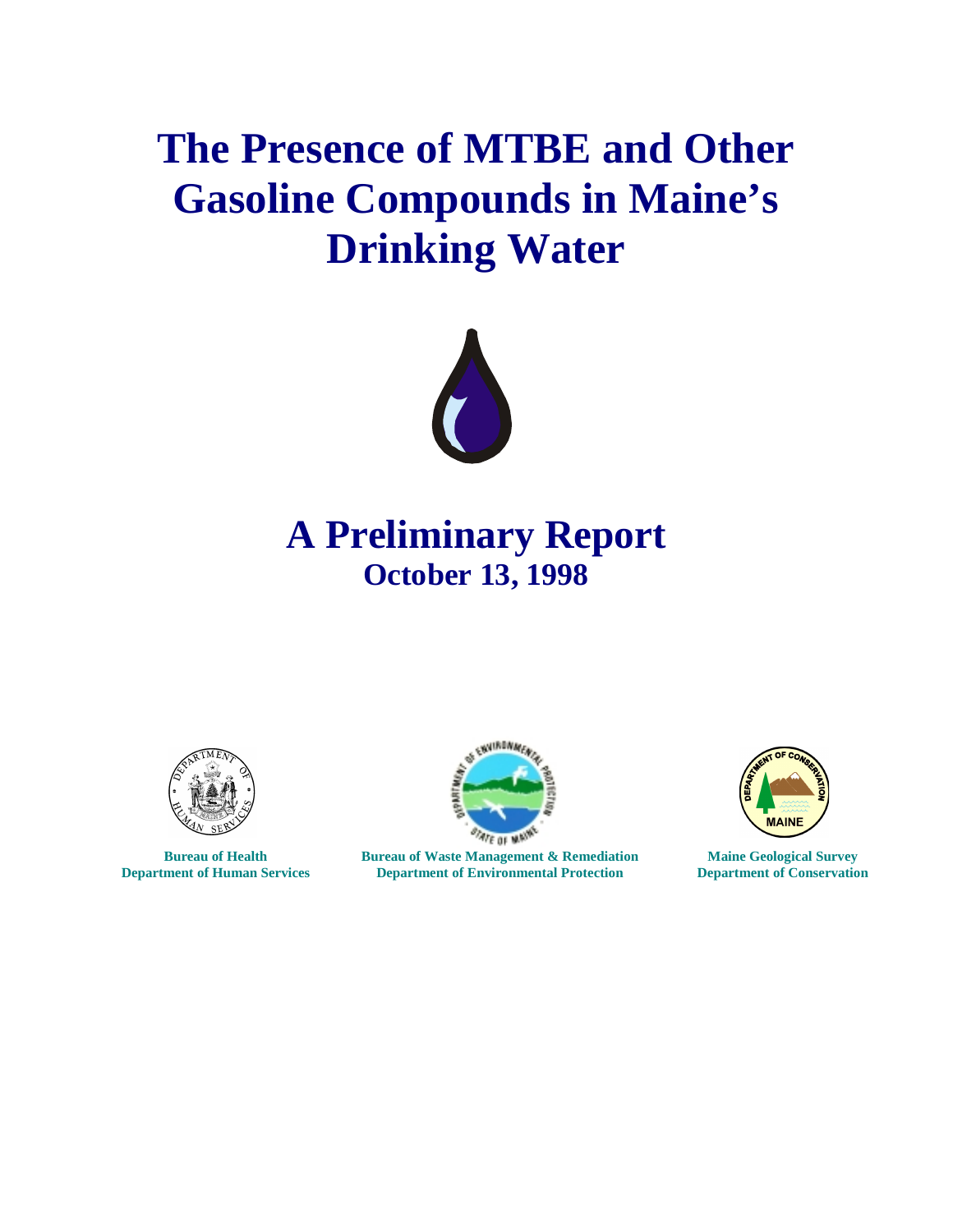## **Presence of MTBE and other Gasoline Compounds in Maine's Drinking Water Supplies – A Preliminary Report**

**Bureau of Health Department of Human Services** **Bureau of Waste Management & Remediation Department of Environmental Protection**

**Maine Geological Survey Department of Conservation**

## **SUMMARY**

This report presents the preliminary findings from a study of the statewide occurrence of MTBE and other gasoline constituents in Maine's drinking water. Water samples were obtained from 951 randomly selected household wells and other household water supplies (e.g., springs and lakes) and 793 of the 830 regulated nontransient public water supplies. Water samples were analyzed for the occurrence and concentration of the following five gasoline constituents: MTBE, benzene, toluene, ethyl benzene, and xylenes.

#### *Results for Household Wells and Other Private Household Water Supplies*

- ! MTBE was detected in 150, or 15.8%, of the 951 sampled private wells.
- ! 1.1% of the sampled waters showed levels of MTBE above the Maine drinking water standard of 35 ppb. Extrapolated statewide, this represents an estimated 1400 - 5200 private wells in Maine with these levels.
- $\checkmark$  92.3% of the sampled waters showed either MTBE levels that were not detectable or below 1ppb; and 6.6% were between 1ppb and 35ppb.
- Compared to MTBE, other gasoline compounds were infrequently detected, and levels of BTEX compounds detected were well below health-based standards.
- ! Assessed factors which were found *not* to be associated with MTBE detection included: a) recollection on a questionnaire of a noticeable water odor or taste, b) recollection on a questionnaire of a recent nearby gasoline spill, c) type of well or water supply, and d) proximity to gasoline storage tanks (such as a gas station).
- Location of the water supply in areas with required RFG use as well as with high population density were both associated with detectable MTBE levels. Since RFG use is often required in places of high population density, these two factors are difficult to tease apart from each other. However, further data analysis shows that both seem to be separate risk factors.
- The risk of required RFG use:
	- In areas of high population density (greater than 180 people per square mile), the risk of MTBE detection was 1.3 times higher in areas where RFG use is required compared to other areas;
	- In areas of low population density (less than 180 people per square mile), the risk of MTBE detection was 2.0 times higher in areas where RFG use is required compared to other areas.
- The risk of high population density:
	- In areas where RFG use is required, the risk of MTBE detection was 1.4 times higher in areas of high population density compared to other areas;

In areas where RFG use is not required, the risk of MTBE detection was 2.1 times higher in areas of high population density compared to other areas.

#### *Results for Public Water Supplies*

- ! MTBE was detected in 125, or 16% of the 793 tested public water supplies.
- No samples were found to have MTBE levels above 35ppb.
- ! 93.9% of the samples showed levels that were either not detectable or below 1ppb; and 6.1% were between 1ppb and 35ppb.
- Toluene was found in 13.1% of public water supplies higher than seen in private water samples. However, concentrations of toluene were quite low, mostly less than 1ppb and well below the drinking water standard of 1000ppb. With this exception of toluene, very few public water supplies detected BTEX compounds compared with MTBE.
- ! Assessed factors that were found *not* to be associated with MTBE detection included: type of well or water supply and proximity to gasoline storage tanks.
- Type of water use establishment was found to be associated with MTBE detection. Public water supplies that were businesses or mobile home parks were about twice as likely to have detectable levels of MTBE as compared with community water supplies and schools.
- Location of the water supply in areas with required RFG use as well as with high population density were both associated with detectable levels of MTBE. Population density itself was a significant risk factor within areas where RFG use was required. However, unlike the private water data, population density was not a significant risk factor in areas where RFG is not required.
- The risk of required RFG use:
	- In areas of high population density, the risk of MTBE detection was 4.1 times higher in areas where RFG use is required compared to other areas;
	- In areas of low population density, the risk of MTBE detection was 1.7 times higher in areas where RFG use is required compared to other areas.
- The risk of population density:
	- In areas where RFG use is required, the risk of MTBE detection was 1.6 times higher in areas of high population density compared to other areas;
	- In areas where RFG use is not required, population density appeared to not be a risk factor.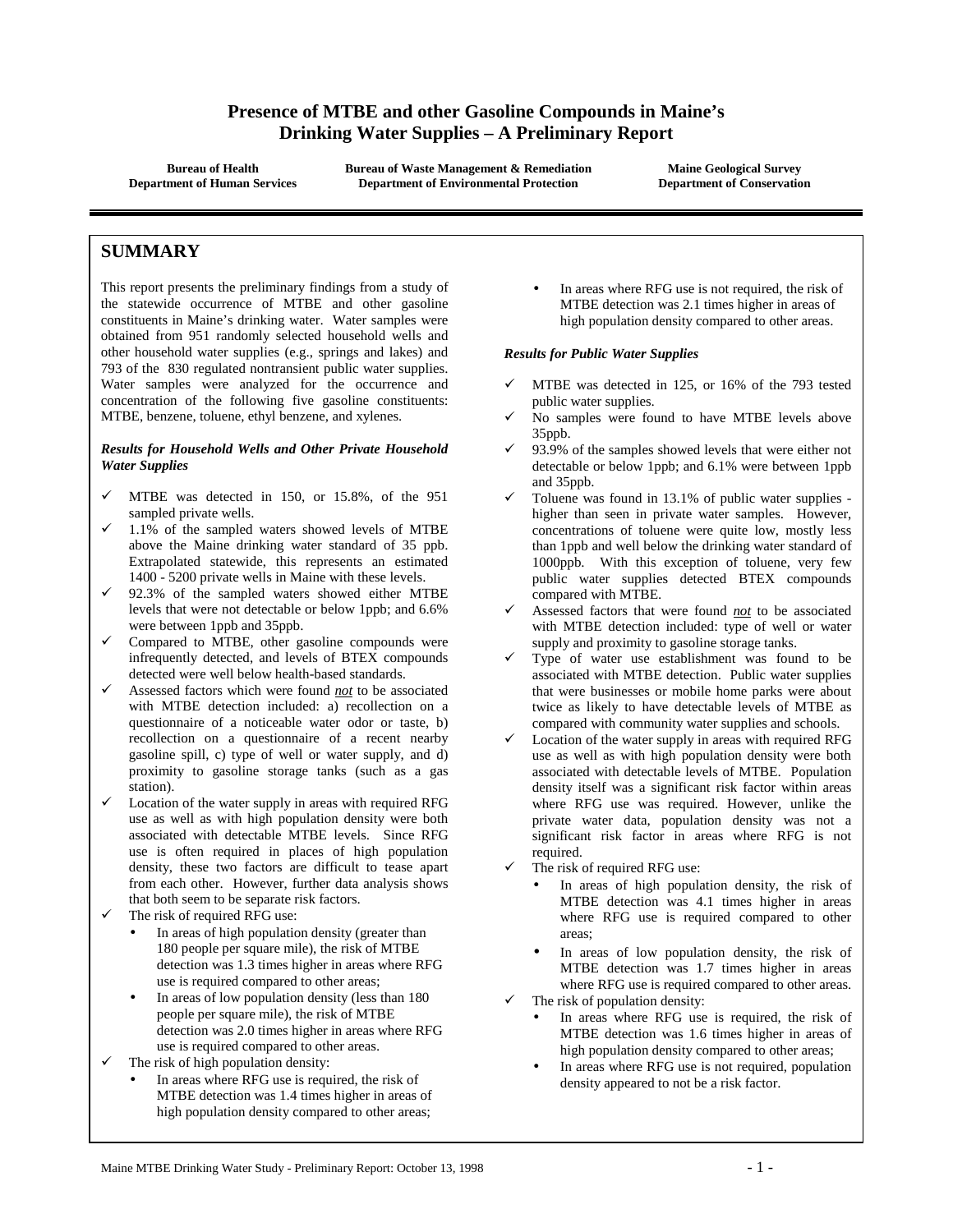## **INTRODUCTION**

 Methyl tertiary-butyl ether (MTBE) is a gasoline additive that has been used as an octane enhancer since 1979. Conventional gasoline has MTBE in amounts of a few percent by volume or less, while some premium blends can contain as much as 9 percent MTBE. MTBE has also been used to meet the oxygenate requirement under the federal reformulated gasoline program that is directed at reducing air pollution. Reformulated gasoline contains 11 percent MTBE. Maine, following the lead of other northeast states, opted into the reformulated gasoline (RFG) program in 1991. As a result, the sale of RFG as the primary automotive fuel is required in seven southern Maine counties.

 MTBE is very water soluble, and very persistent in ground water. In recent years, there has been increasing concern over the potential threat to ground water quality posed by widespread use of gasoline containing higher levels of MTBE (e.g., Andrews, 1998). This concern has been propelled by: (1) studies demonstrating MTBE has carcinogenic activity; (2) studies demonstrating MTBE has very low odor and taste detection thresholds; (3) and studies indicating the potential for frequent though low-level detection of MTBE in ground water.

 By the mid 1990s, several animal studies were completed demonstrating that MTBE possesses carcinogenic potential by both inhalation and oral routes of exposure (Chun et al., 1992; Burleigh-Flayer, 1992; Belpoggi et al., 1998). The United States Environmental Protection Agency (USEPA) has tentatively designated MTBE as a possible human carcinogen. USEPA has yet to establish a federal standard for permissible levels in public water supplies under the Safe Drinking Water Act. Maine recently established an enforceable health-based drinking water standard of 35 ppb, currently the lowest among the three states that have thus far promulgated such standards. California has proposed a public health goal of 14 ppb for public water supplies.

 Several studies of the ability of people to detect low levels of MTBE in water in laboratory settings have now been completed (ARCO, 1993; API, 1993, Young et al., 1996; Dale et al., 1997). These studies have collectively demonstrated that MTBE has very low odor and taste detection thresholds, with some individuals able to detect its presence at concentrations below 15 ppb in controlled studies. In December 1997, USEPA issued a drinking water advisory recommending MTBE levels be kept at 20 – 40 ppb or below to protect consumer acceptance of the water

resource. California Department of Health has proposed an enforceable secondary drinking water standard of 5 ppb for protection of odor or taste detection.

 Maine Department of Environmental Protection (DEP) has been confronting MTBE as a ground water contaminant associated with gasoline spills since 1984. Most of this experience was related to spills associated with leaking under ground and above ground gasoline storage tanks. At these releases MTBE was the gasoline constituent that reached the drinking water supply first, usually to be followed by benzene, toluene, ethylbenzene, xylenes and other gasoline constituents. Sometimes, at wells distant from the leak, small concentrations of MTBE would appear in the absence of any other gasoline constituent. Monitoring for MTBE in Maine public water supplies since 1997 by the Maine Bureau of Health (BOH), further supported the view that MTBE levels of concern (Maine DEP's 25 ppb action level for remediation) were usually the result of a leaking under ground or above ground gasoline tank; based on a detection limit of 1 ppb, MTBE was detected in 5 to 7% of Maine public water systems, with most levels less than 5 ppb. The one result in excess of 35 ppb was found to be associated with a leaking fuel tank.

 In the early spring of 1998, several incidents clearly demonstrated that apparently small spills of gasoline unrelated to underground or above ground fuel storage tank leaks could significantly impact a water source. Gasoline leaked from an overturned car was the likely source responsible for the contamination of 24 domestic wells within 2,200 feet; 10 wells attained MTBE levels exceeding 100 ppb. A small gasoline spill at Whitefield elementary school requiring removal of 8 yards of contaminated soil resulted in peak MTBE water concentrations levels of 800 ppb, necessitating the discontinuance of the well for drinking water purposes. Furthermore, contamination of nearby wells from surface spills and tank overfills associated with modern, double-walled tanks at a convenience store located in Windham, underscored the vulnerability of ground water resources from spills at a facility constructed in compliance with current environmental controls. Most notable with all three of these spills, was the presence of only MTBE in contaminated water.

 In response to these events, Maine Governor Angus King directed state health and environmental agencies to undertake a study of the occurrence and concentrations of MTBE in Maine's drinking water supplies by sampling 1000 private residential water supplies and all public water supplies. The interagency study was coordinated by Bureau of Health within the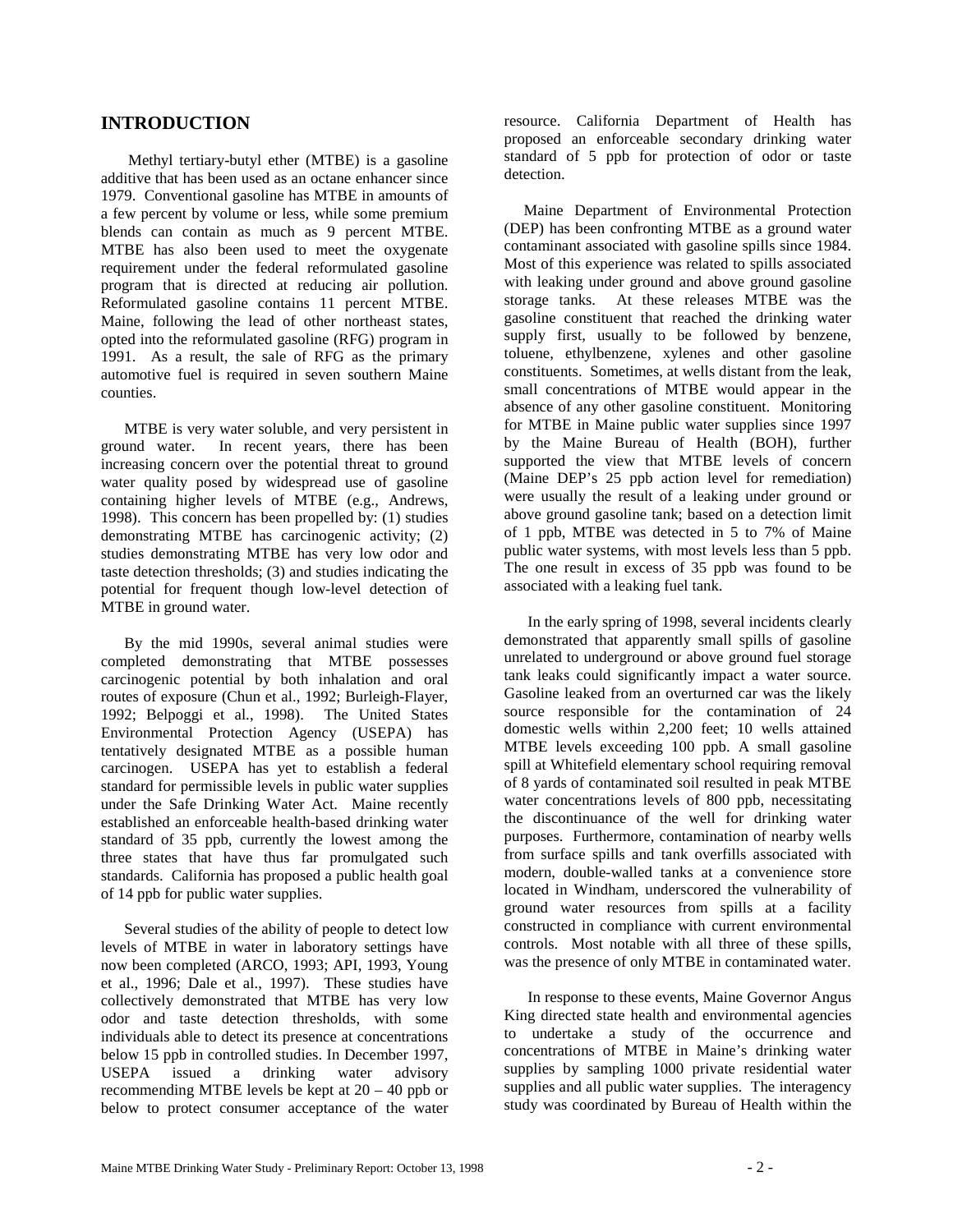Department of Human Services, and had strong involvement of hydrogeologists from the Department of Environmental Protection and Maine Geological Survey within the Department of Conservation.

#### **Purpose and Scope**

 This report presents the preliminary findings from a study of the statewide occurrence of MTBE and other gasoline constituents in Maine drinking water supplies. Water samples were obtained from 951 randomly selected residential water supplies and nearly all of the 830 regulated nontransient public water supplies. Water samples were analyzed for the occurrence and concentration of the following five gasoline constituents: MTBE, benzene, toluene, ethyl benzene, and xylenes (the latter four compounds are commonly referred to as BTEX compounds).

 To investigate possible predisposing risk factors for gasoline contamination of drinking water, a variety of additional information on water sources was obtained by either questionnaire, visual inspection by field staff, or use of existing databases. Risk factors evaluated included: (1) distance from known under ground and above ground gasoline storage tanks; (2) type of water source (e.g., drilled bedrock well, drilled sand and gravel well, dug well, well point, spring, lake); (3) perception of an odor or taste associated with water consumption; (4) recollection of any gasoline spills on or nearby the property of a water supply; (5) location of a water supply in an area with required RFG use; and (6) location of a water supply in an area of high population density.

#### **Description of Study Population**

*Private Residential Water Supplies*: The 951 residential water supplies sampled in this study were recruited based on a random sample of households with a published Maine telephone listing. A simple random sample design was selected for two reasons: 1) to allow statistical inferences to be made statewide from the study population and 2) to maximize the ability to detect potentially rare small and localized spills. Table 1 describes the distribution of private water sources by county, type of water supply source, and surrounding population density. Map 1 illustrates the geographical distribution of sampled water supplies.

*Public Water Supplies*: There are approximately 830 regulated nontransient public water supplies. MTBE and BTEX data were obtained for 793 (96%) of these sources. These regulated sources, referred to as "community and noncommunity/nontransient" water supplies, include: community water supplies, schools, mobile home parks, apartment buildings, businesses having their own water source and more than 25 employees, nursing homes and hospitals. An important distinction between public water sources and private residential sources is that with the former, two or more water sources may belong to a common system (e.g. water district). Sources located within a system may be more alike in characteristics relevant to gasoline contamination (e.g., common water source, wellhead protection). Hence, sources belonging to a common system may not necessarily be truly independent observations. Table 2 describes the distribution of sampled public water sources by type of water use establishment, type of water source, and surrounding population density.

**Table 1.** Distribution of sampled residential water supplies by county, water source type, and population density.

| County                          | <b>Number</b> | <b>Percent</b> |
|---------------------------------|---------------|----------------|
| Androscoggin                    | 44            | 4.7%           |
| Aroostook                       | 77            | 8.1%           |
| Cumberland                      | 133           | 14.1%          |
| Franklin                        | 36            | 3.8%           |
| Hancock                         | 60            | 6.3%           |
| Kennebec                        | 89            | 9.4%           |
| Knox                            | 37            | 3.9%           |
| Lincoln                         | 53            | 5.6%           |
| Oxford                          | 51            | 5.4%           |
| Penobscot                       | 75            | 7.9%           |
| Piscataquis                     | 22            | 2.3%           |
| Sagadahoc                       | 32            | 3.4%           |
| Somerset                        | 42            | 4.4%           |
| Waldo                           | 33            | 3.5%           |
| Washington                      | 31            | 3.3%           |
| York                            | 131           | 13.9%          |
| <b>Water Source</b>             | <b>Number</b> | <b>Percent</b> |
| Drilled Bedrock Well            | 704           | 74.1%          |
| Drilled Sand & Gravel Well      | 37            | 3.9%           |
| Dug Well                        | 143           | 15.0%          |
| <b>Well Point</b>               | 35            | 3.7%           |
| Spring                          | 23            | 2.4%           |
| Other                           | 9             | 0.9%           |
| <b>Population Density</b>       | <b>Number</b> | <b>Percent</b> |
| < 40 people/square mile         | 208           | 28.5%          |
| $40 - < 80$ people/square mile  | 160           | 21.9%          |
| $80 - < 180$ people/square mile | 178           | 24.4%          |
| $> 180$ people/square mile      | 184           | 25.2%          |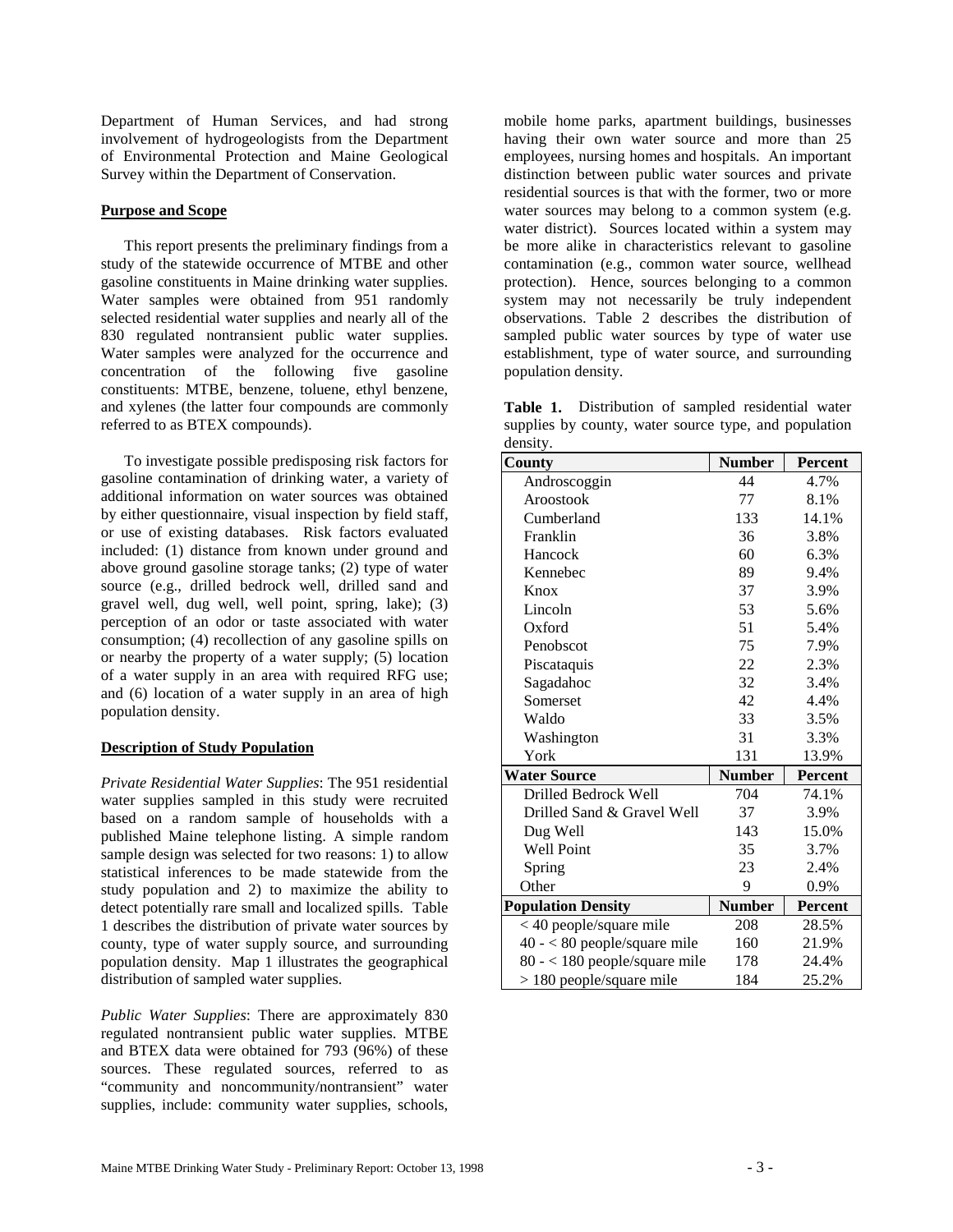| Water Use                       | <b>Number</b> | <b>Percent</b> |
|---------------------------------|---------------|----------------|
| Community water systems         | 217           | 27.4%          |
| Schools                         | 268           | 33.5%          |
| Mobile Home Parks               | 153           | 19.3%          |
| <b>Businesses</b>               | 70            | 8.3%           |
| Apartments                      | 42            | 5.3%           |
| Other                           | 45            | 5.6%           |
| <b>Water Source</b>             | <b>Number</b> | <b>Percent</b> |
| Drilled Bedrock Well            | 569           | 71.8%          |
| Drilled Sand & Gravel Well      | 100           | 12.6%          |
| Dug Well                        | 17            | 2.1%           |
| Spring                          | 10            | 1.3%           |
| Lake or Pond                    | 57            | 7.2%           |
| Mixed or Other                  | 40            | 4.5%           |
| <b>Population Density</b>       | <b>Number</b> | Percent        |
| $<$ 40 people/square mile       | 217           | 33.5%          |
| $40 - 80$ people/square mile    | 120           | 18.6%          |
| $80 - < 180$ people/square mile | 122           | 18.9%          |
| $> 180$ people/square mile      | 188           | 29.0%          |

**Table 2.** Distribution of sampled public water sources by water use, water source type and population density.

## **STUDY METHODS**

#### **Recruitment of Private Residential Water Supplies**

 Homeowners or tenants with private residential water supplies were recruited into the study by telephone solicitation. Telephone numbers were obtained from Survey Sampling, Inc., who generated a random sample drawn from all Maine telephone numbers having a full line listing, excluding those exchanges totally included within census blocks identified as not having private water supplies based on the 1990 Census TIGER database files for Maine. Individuals were recruited as volunteers after confirming presence of a private water supply. Of the 1,872 individuals successfully contacted by telephone and who indicated they owned a private water supply, 57% agreed to participate in the study. The low acceptance rate for study participation is unlikely to affect the representativeness of the sampled household wells and other household water supplies, provided household members were unlikely to know if gasoline compounds were present in their water. Lack of knowledge of MTBE in household water seems likely, based on the absence of an association between either perception of a water odor or taste or knowledge of a recent gas spill and MTBE detection frequency (to be discussed below).

 A total of 1067 volunteers were initially recruited into the study. 951 households had their water successfully sampled; 946 households had both water sampled and water supply location mapped. Of the

116 wells that were not sampled, 34 were subsequently found to be ineligible for participation in the study (e.g., on public water, could not obtain a water sample according to the study protocol). The remaining 82 were individuals dropped out of the study for a variety of reasons (e.g., inability to schedule sampling of water, loss of interest in the study, objections to surveying well location).

#### **Water Sampling**

 Samples obtained from private residential water supplies were of raw "untreated" water. Water samples were collected from either a sink faucet (when water treatment systems were absent) or from a tap located at the pressure tank (when sampling to avoid a treatment system). Prior to collecting a sample, water systems were purged by running the tap or faucet at near full flow for 20 minutes. In addition, water temperature was monitored to assure that water was being drawn directly from the well. The flow rate was then adjusted to give a laminar stream of no more than 400 ml per minute (0.1 gallons/minute). When it was not possible to obtain such a laminar flow, a brass flow reducer with attached Teflon tubing was connected to the tap. Water samples were collected in 40-mL clear glass VOA vials containing 0.1 mL of pre-added 6 N hydrochloric acid (HCl), as an acid preservative to prevent microbial decomposition of gasoline constituents. The sample vial was held at an angle while filling to minimize aeration of water that can result in loss of the more volatile organic compounds. The vial was allowed to slightly overfill creating an inverted meniscus at the top of the vial, then capped, inverted, and tapped to check for air bubbles. The sample vials were immediately placed in coolers and chilled with ice until delivery to the laboratory for chemical analysis.

 Samples obtained from public water systems were collected as described above with the following exceptions. Purging of the water systems was decreased when it was determined that large quantities of water had recently been pumped. In such cases, purging was only needed to flush water from plumbing that was part of the main water line. Water samples were collected regardless of whether it was possible to obtain a raw water sample. Water samples were obtained as close to raw water as possible. The presence of any treatment systems prior to the sample collection point was recorded.

 As part of the quality assurance plan, field personnel were instructed to avoid self-refueling of cars on sampling days, and if unavoidable, thoroughly wash hands prior to handling any sampling equipment. A new pair of latex gloves was worn with the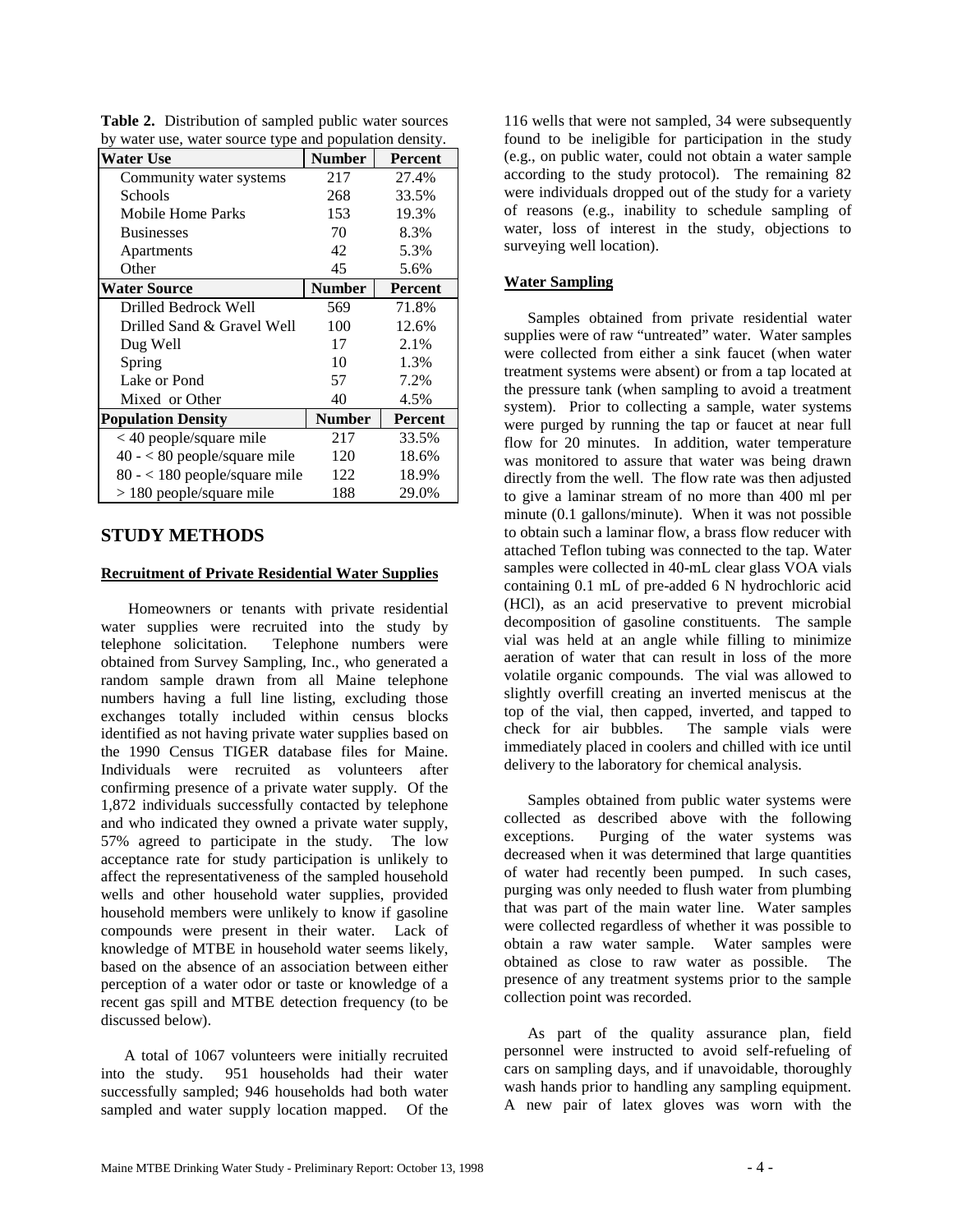collection of each sample. A back-up sample was always collected to protect against accidental sample loss.

#### **Chemical Analysis of Water Samples**

 All water samples were analyzed at the State Health and Environmental Testing Laboratory (HETL). Analyses were performed using purge and trap capillary gas chromatography/mass spectrometry. (GC/MS), following modified USEPA method 524.2 with the target list of compounds: MTBE, benzene, toluene, ethylbenzene and total xylenes. Rather than using cryogenic cooling on columns less than 0.32 mm bore, 0.25 mm split columns without cryogenic cooling were used in sample analyses. This modification has been shown to result in flow rates of 1 ml per minute, well within the range acceptable for flow rates as described in method 524.2.

 The detection limit for all analytes except total xylenes was 0.1 µg/L; for total xylenes the detection limit was 0.3 µg/L. These detection limits reflect a 10 fold drop in past detection limits used by HETL in routine analysis of volatile organic compounds (VOCs) in water samples. The lower detection limit was used to obtain data that could be compared with detection limits reported in recent studies by the U.S. Geological Survey (USGS).

 All samples were stored at 4°C until the time of analysis. In accordance with the quality assurance plan developed for the study, the maximum holding time of acid preserved samples was 14 days. Only two samples were held beyond the 14-day period (16 & 19) days). The average holding time was six-days for private residential water supplies and four-days for public water supplies. Samples were rejected if received with an air bubble greater than 6 mm in diameter.

#### **Quality Control Samples**

 To assess the reliability (accuracy and precision) of measured concentrations of analytes within this study, several different types of quality control samples were obtained and analyzed. To assess accuracy, calibration checks at 0.1, 0.5 and 5 ppb MTBE were performed with each set of samples (30-samples per set) on each of the two GC/MS instruments used for analysis. Mean MTBE percent recoveries were 130 and 180% (at 0.1 ppb), 120 and 130% (at 0.5 ppb), and 93 and 101% (at 5 ppb) for the two instruments, respectively. Relative standard deviations associated with the mean MTBE percent recoveries were 23 and 39% (at 0.1 ppb), 27 and 29% (at 0.5 ppb), and 20 and 21% (at 5 ppb) for the two instruments, respectively. Low concentration data were only used to indicate detection of MTBE or frequency of detection within the 0.1 to 1 ppb range. Therefore, the high observed positive bias associated with 0.1 ppb MTBE for one of the two GC/MS instruments used in this study is unlikely to compromise the results to be discussed below.

 To assess possible false positives from sample contamination during transport, trip blank samples were collected for every set of field samples delivered to HETL. Trip blanks are sample vials filled in the laboratory with water previously determined to have undetectable concentrations of the analytes of interest, capped, and transported into the field (always kept capped) along with sample collection vials. Trip blanks provide a check on sample contamination resulting from any diffusion of volatile compounds across the silicon septum sealing the vial either in the field or laboratory, and also provide a check on any carry-over contamination during GC/MS analyses. Of the 85 trip blank samples collected while sampling the private residential water supplies, one trip blank sample had detectable MTBE concentrations (0.3 ppb). Of the 111 trip blank samples collected while sampling the public water supplies, 4 had detectable levels  $(0.1 -$ 0.2 ppb).

 To assess precision (reproducibility) in analytical results, approximately 41 sets of duplicate samples were obtained. There were two types of duplicate samples; one in which the field person was blinded that a duplicate was obtained (via analysis of back-up samples), and one in which the lab chemist was blinded the sample was a duplicate (collection of two sample sets at a single location). Because of the expected low detection frequency for MTBE, duplicate samples were only obtained for sampling sites where prior knowledge indicated the likely presence of MTBE. The average percent difference among laboratory blinded duplicates was 12%. The average percent difference among field person blinded duplicates was 20%.

#### **Mapping Location of Water Sources**

 Location of both private residential and public water supplies was obtained by Global Positioning System (GPS) technology operated to achieve 3-5 meter accuracy by trained personnel. As a quality control check on the private residential water supply location coordinates obtained by the GPS receivers, water sampling field staff were required to provide a copy of a USGS 1:24,000 topographic map with their best estimate of the water supply location. GPS data were imported into Environmental Systems Research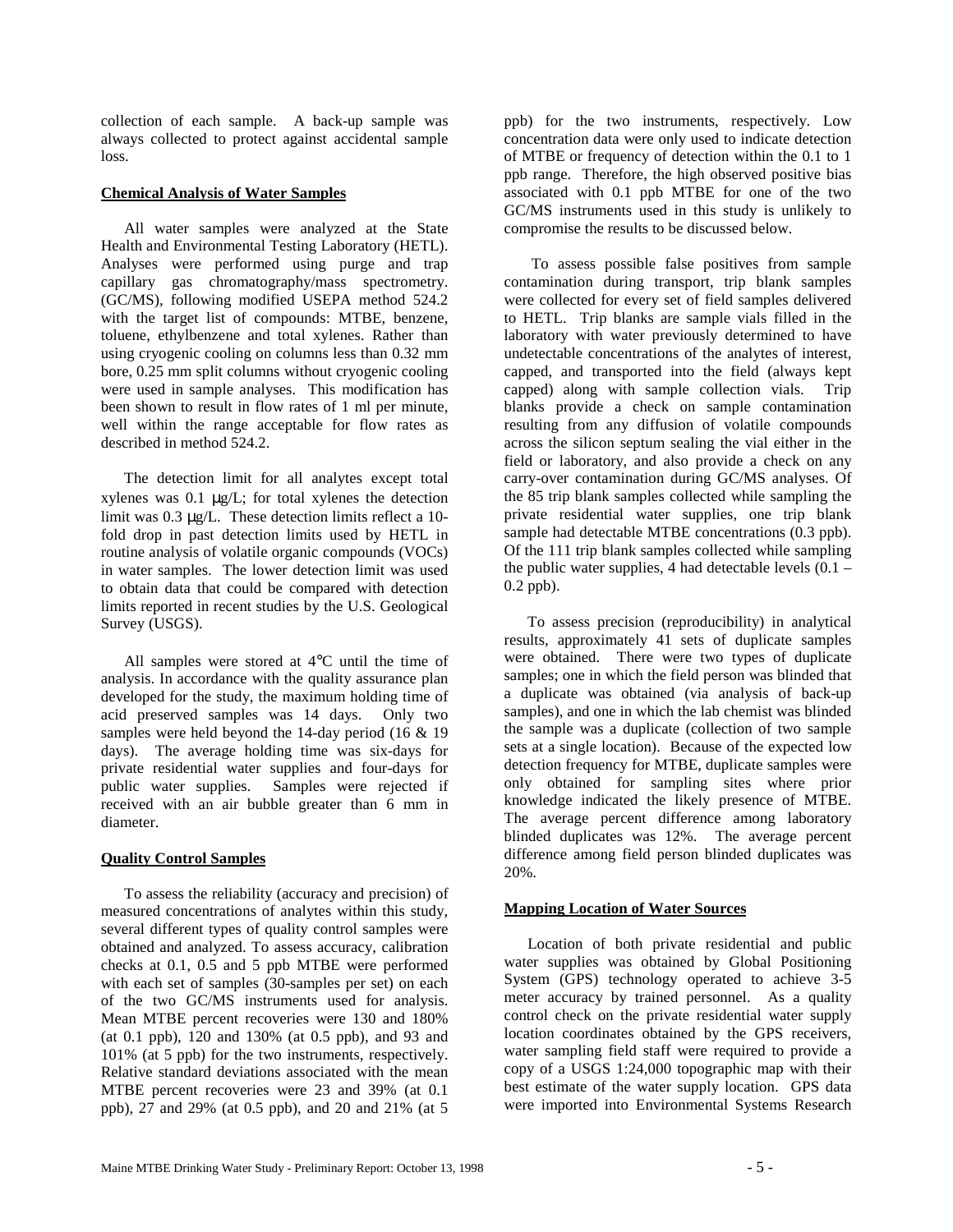Institute (ERSI), Inc. ARC/INFO geographic information system software to generate a 1:24,000 scale check plot of the GPS location that included roads, rivers, streams, and town lines. These plots were visually compared to the topographic map locations provided by the field samplers. If the estimated mapped location was more that 0.5 miles from the GPS location, field staff were required to resolve the discrepancy. As an additional quality control check, 32 locations with varying degrees of discrepancy between GPS located coordinates and estimated mapped location, were rechecked. In all instances, the GPS located coordinates were found to be accurate. Consequently, a very high degree of confidence is placed in the location of the private water supplies included in the survey.

#### **Estimating Population Density for a Water Supply.**

 After the locations of the private and public water supplies were checked, the point locations were combined with a coverage of census blocks derived from the U.S. Census Bureau 1990 TIGER database files for Maine. This census block coverage included a calculated population density in people/square mile. ESRI's ARC/INFO geographic information software was used to attach the population density associated with the census block to points that fall within the census block. The water supply identification number and population density were then exported for use in subsequent statistical analysis.

#### **Estimating Distance of a Water Supply from Under Ground and Above Ground Gasoline Tanks**

 The distance from a sampled public or private water supply and known gasoline storage facility was calculated using the coordinates obtained from the ARC/INFO water supply point coverage and a point coverage of gasoline storage facilities obtained from the Maine DEP. Using a water supply location as a starting point, the gasoline storage facility point coverage was searched to find the closest active storage facility. The straight-line distance was then calculated from the known coordinates.

 This is the closest distance from the water supply to the gasoline storage facility. Without some knowledge of ground-water flow directions, however, it is not possible to say whether it is even realistic that MTBE or other petroleum products from a spill at this closest storage facility could travel to the water supply.

 Because most data reflect observations below analytical limits of detection (and hence can only be reported as less than the detection limit), analysis of data with statistical methods for continuous variables was not performed. Rather, only categorical methods were used to perform statistical analyses with groups of data. Contingency-table tests were used to compare the frequency of detection of MTBE among a variety of groupings of the data. Whenever significant differences were found in multi-way contingency table, separate 2 by 2 tables were computed for all possible pairwise comparisons. Exact probability determinations were made any time a contingency table cell included less than 10 observations.

 If we sampled every water supply in Maine, we would be able to compute exact frequencies of MTBE detection. A sample, such as the 946 household wells and other household water supplies, provides an estimate of the true statewide frequencies of MTBE detection. The larger the size of the sample, the higher the degree in confidence that the sample estimate is close to the true statewide number. Throughout the results and discussion, we use the 95 percent confidence (95%CI) to describe the uncertainty surrounding our sample estimate of the true statewide value.

All statistical analyses were performed using Stata Ver. 4.0. A statistical test was judged significant for  $p <$ 0.05, and marginally significant for  $p < 0.1$ .

## **RESULTS**

#### **Results for Private Residential Water Supplies**

*Occurrence and Concentrations of MTBE and BTEX Compounds*: MTBE was the most frequently detected gasoline constituent found in private residential water supplies (see Figure 1). At a detection limit of 0.1 ppb, MTBE was detected in 15.8% (N=150) of the 946 tested private water supplies. The 95 percent confidence interval (95%CI) around this estimate of the statewide frequency of detection was 13.5 – 18.2%. Toluene was the next most frequently detected gasoline compound, occurring in 2.1% of water samples. Benzene, ethylbenzene and xylenes were all detected in less than 1% of samples.

 Figure 2 illustrates the frequency distribution for MTBE concentrations observed in sampled private residential water supplies. 92.3% of the observations were less than 1 ppb. MTBE was the only compound detected at concentrations exceeding a health-based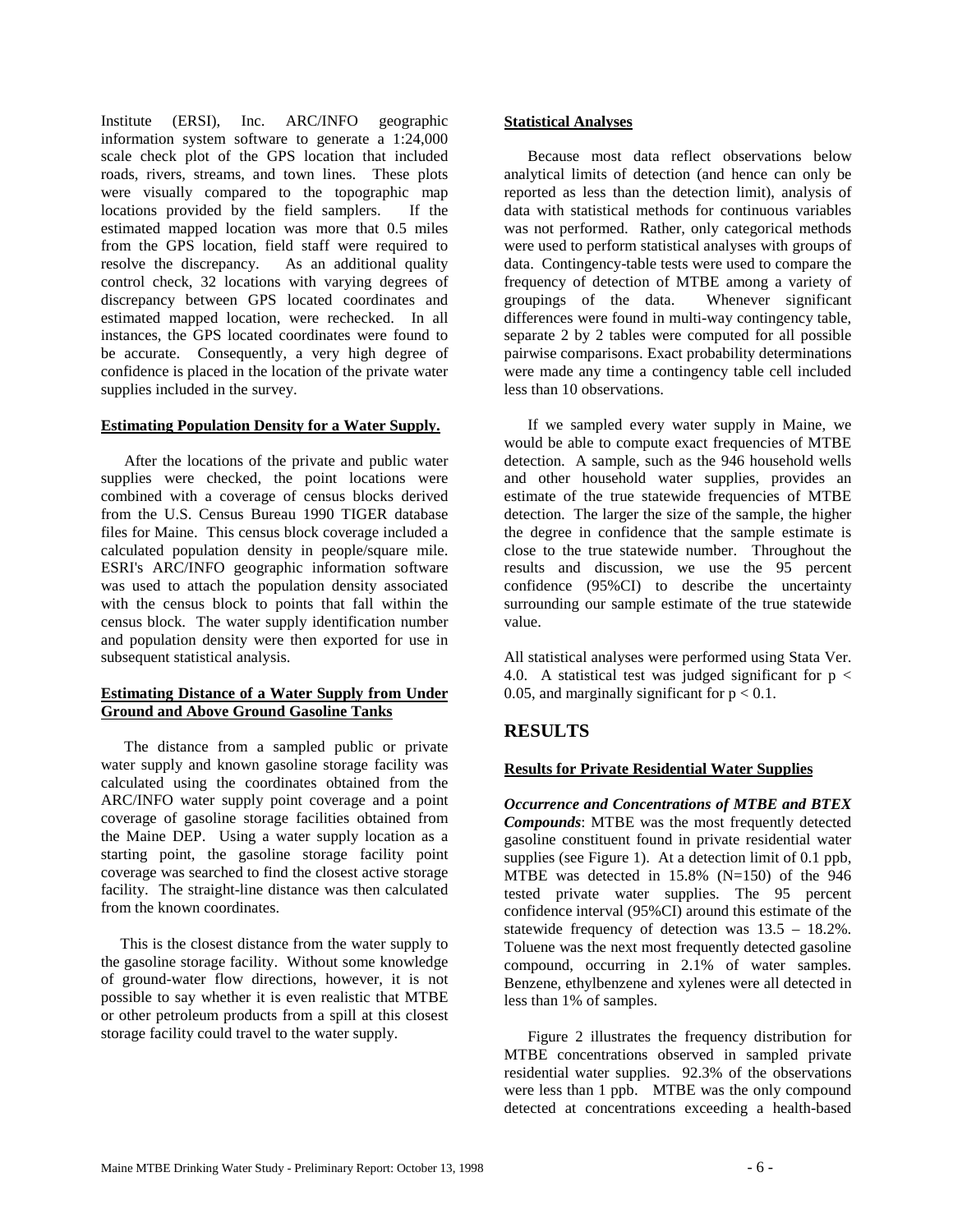standard or guideline;  $1.1\%$  (95%CI = 0.5 – 1.9%) of water samples exceeded Maine's 35 ppb maximum contaminant level (MCL) for MTBE.

 Map 2 shows where detectable concentrations of MTBE were found in the state. MTBE was detected in household water supplies located in every county, though differences in frequency of detection by county were readily apparent from visual inspection.

*Risk Factors for MTBE Contamination:* The term "risk factor" is being used here to refer to any attribute common to a group of water supplies and that can be shown to be associated with higher frequencies of MTBE detection than groups of water supplies not having the attribute. The following potential risk factors were evaluated: (1) perception of odor or taste with water or knowledge of a recent gasoline spill on or nearby the household water supply; (2) type of water supply; (3) proximity of a water supply to a known gasoline storage tank; (4) location of a water supply in a county with required RFG use; and (5) population density.

1. Perception of a water odor or taste / Knowledge of a nearby gasoline spill

 Because of the low odor and taste detection thresholds for MTBE, household members were asked whether they believed that their water had a noticeable taste or odor. Of primary interest was the reliability of odor and taste as a marker for low level MTBE contamination. Individuals were also asked if they were aware of a gasoline spill (small or large) on their property or nearby. Results are presented in Table 3.

**Table 3.** Frequency of MTBE detection in private water supplies by taste and odor perception and by knowledge of a nearby gasoline spill.

|                              | <b>Percent</b> | 95 Percent      |
|------------------------------|----------------|-----------------|
| <b>Risk Factor</b>           | <b>MTBE</b>    | Confidence      |
|                              | <b>Detects</b> | <b>Interval</b> |
| Water odor or taste          |                |                 |
| Yes(181)                     | 14.4%          | 10-20%          |
| No (765)                     | 16.1%          | 14-19%          |
| Recent nearby gasoline spill |                |                 |
| Yes $(57)$                   | 15.8%          | 7-28%           |
| No (889)                     | 15.7%          | 13-18%          |

No significant difference was found in frequencies of MTBE detection among individuals answering yes versus no regarding presence of a water odor or taste (p < 0.1). Only 2 of the 10 households discovered to have water with > 35 ppb MTBE reported a noticeable odor or taste with their water. No difference in the frequency of odor/taste perception was found when the

data were grouped by above and below 5, 10, 25 or 35 ppb MTBE (results not shown).

 No difference in MTBE detection frequencies was observed for knowledge of a recent nearby gasoline spill  $(p < 0.1)$ .

#### 2. Type of Water Supply Source

 Different water supply sources may reflect different hydrogeological conditions, and possibly different vulnerability to contamination from a small gasoline spill. Consequently, frequency of MTBE detection was evaluated by type of water supply source (Table 4). No type of water supply source was found to have significantly higher frequency of MTBE detection compared to others.

 To test for a possible effect of well depth and construction, the surficial well types (sand & gravel wells, dug wells and well points) were grouped into a single category and compared to the generally deeper bedrock wells. Frequency of MTBE detection among bedrock wells  $(15\%; 95\% \text{CI} = 13-19\%)$  was not significantly different from surficial wells (14%;  $95\%$ CI = 9-19%).

| <b>Type of Water</b>                |                | <b>Percent</b> 95 Percent |
|-------------------------------------|----------------|---------------------------|
| <b>Supply Source</b>                |                | <b>MTBE</b> Confidence    |
| (number of sources)                 | <b>Detects</b> | <b>Interval</b>           |
| Drilled Bedrock Well (668)          | 15.9%          | 13-19%                    |
| Drilled Sand $&$ Gravel Well $(36)$ | 11.1%          | $3 - 26%$                 |
| Dug Well (139)                      | 13.7%          | 8-21%                     |
| Well Point (34)                     | 17.7%          | 7-35%                     |
| Spring $(22)$                       | 22.7%          | 8-45%                     |
| Other $(9)$                         | 11.1%          | $<1-48%$                  |

**Table 4.** Frequency of MTBE detection in private water supplies by water supply source.

earson tests for independence,  $Chi2(5) = 2.11$ Type of water source could not be determined on 21 water supplies.

#### 3. Proximity to Gasoline Tanks

 Given the potential for frequent small spills of gasoline while refueling and for any above ground or under ground gasoline tank to be a potential release point, proximity to a gas tank is a logical risk factor to evaluate. Comparisons were made among MTBE detection frequencies based on a water supply being located within a  $\frac{1}{4}$  mile or  $\frac{1}{2}$  mile of a gas tank. Results are presented in Table 5. Though higher rates of MTBE detection were observed among wells located within either a  $\frac{1}{4}$  mile or a  $\frac{1}{2}$  mile of a known gas tank relative to wells that were not, there were too few wells to show the difference as statistically significant. It is also noteworthy that only 2 of the 67 water supplies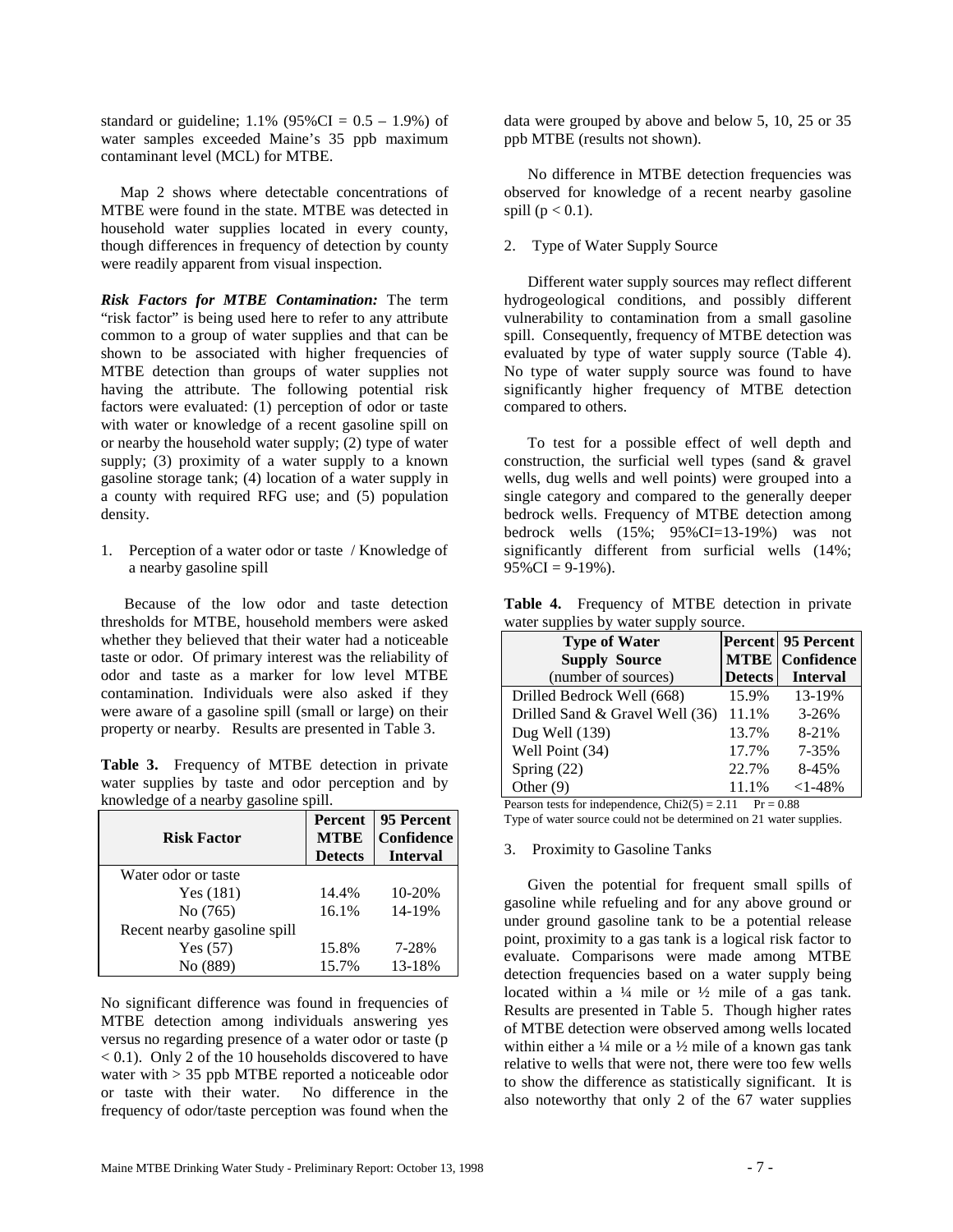with MTBE levels  $> 1$  ppb were located within  $\frac{1}{4}$  mile of a gas station.

| Table 5. Comparison of percent MTBE detection in    |  |  |
|-----------------------------------------------------|--|--|
| private water supplies by distance from known under |  |  |
| ground and above ground gasoline tanks.             |  |  |

| <b>Percent</b> | 95 Percent      |
|----------------|-----------------|
| <b>MTBE</b>    | Confidence      |
| <b>Detects</b> | <b>Interval</b> |
|                |                 |
| 19.4%          | 8-36%           |
| 15.6%          | 15-20%          |
|                |                 |
| 21.6%          | 14-32%          |
| 15.2%          | $13 - 18%$      |
|                |                 |

Differences were not statistically significant at either p=0.05 or 0.1 levels.

4. Location in a County with Required RFG Use

 RFG use is required in seven Maine Counties. As RFG contains considerably more MTBE than conventional gasoline by volume, it is logical to hypothesize that the frequency of detection of MTBE in water supplies located in counties where RFG use is required will be higher than in counties where RFG use is not required. Results of a comparison of MTBE detection frequencies among counties that differ in required RFG use are presented in Table 6. Detection frequencies were significantly different.

 The ratio for frequency of MTBE detection for counties with and without required RFG use (referred to as the "risk ratio") was  $1.84$  (95%CI = 1.3-2.5). That is, the risk of having detectable levels of MTBE in a private residential water supply is nearly 2-times higher when the water supply is located in a county required to use RFG.

**Table 6.** Comparison of percent MTBE detection in private water supplies by presence in a county with required RFG use.

| <b>Required RFG</b><br><b>Use Status</b><br>number of water supplies) | Percent<br><b>MTBE</b><br><b>Detects</b> | 95 Percent<br>Confidence<br><b>Interval</b> |
|-----------------------------------------------------------------------|------------------------------------------|---------------------------------------------|
| RFG Use Required                                                      |                                          |                                             |
| Yes $(427)$                                                           | 19.8%                                    | 17-24%                                      |
| No (519)                                                              | 10.7%                                    | 8-14%                                       |

Pearson tests for independence,  $Chi2(1) = 14.53$  Pr = 0.0001 .

#### 5. Population Density

 In principle, a water supply can become contaminated either by actions occurring on the property where the water source is located, or by actions of others located nearby. The more "others"

there are the greater the opportunity for a water supply to become impacted by actions of others. As a test of this hypothesis, frequency of MTBE detection was compared across the four population density strata presented in Table 1. Results, presented in Table 7, indicate a higher frequency of MTBE detection in private residential water supplies at the higher population densities. On closer examination of the data, it was felt that a simple dichotomous split at 180 people per square mile was most appropriate. The risk ratio for frequency of detection of MTBE for a population density greater than 180 versus less than 180 people per square mile was  $1.7 (95\% CI = 1.3-2.3)$ .

**Table 7**. Comparison of percent MTBE detection for different population densities.

| <b>Population Density</b><br>(people per square mile) | <b>Percent</b><br><b>MTBE</b><br><b>Detects</b> | 95 Percent<br>Confidence<br><b>Interval</b> |
|-------------------------------------------------------|-------------------------------------------------|---------------------------------------------|
| < 40                                                  | 13.6%                                           | 10-18%                                      |
| $40 - 80$                                             | 10.1%                                           | $6 - 15%$                                   |
| $80 - 180$                                            | 15.7%                                           | $11 - 21%$                                  |
| >180                                                  | 22.7%                                           | 18-28%                                      |
| Degreen tests for independence $Chi(2) = 14.66$       |                                                 | $D_r = 0.002$                               |

Pearson tests for independence,  $Chi2(3) = 14.66$  Pr = 0.002

| <b>Population Density</b><br>(people per square mile) | <b>Percent</b><br><b>MTBE</b><br><b>Detects</b> | 95 Percent<br>Confidence<br><b>.Interval</b> |
|-------------------------------------------------------|-------------------------------------------------|----------------------------------------------|
| < 180                                                 | 13.3%                                           | $11 - 16%$                                   |
| >180                                                  | 22.7%                                           | 18-28%                                       |

Pearson tests for independence,  $Chi2(1) = 12.07$  Pr = 0.0005

*Stratified Analysis of RFG Use and Population Density***:** We have observed close to a 2-fold increased MTBE detection frequency at levels  $> 0.1$  ppb by either living in a county with required RFG use or living in an area with population density  $> 180$  people per square mile. It is also true, however, that counties with required RFG use tend to have higher population densities. Of the water supplies located in census blocks with >180 people per square mile, 70% are also located in a county required to use RFG. For census blocks with  $< 180$  people per square mile, 50% are also in an RFG area. Because of the relationship between RFG use and population density, it is necessary to reexamine the relationship between frequency of MTBE detection in water supplies and RFG use after controlling for population density.

 The results when stratifying by population density and RFG use are shown in Table 8. After controlling for one anther, both required RFG use and population density remain significant risk factors associated with higher frequencies of MTBE detection in domestic water supplies (i.e., both had statistically significant risk ratios after stratifying for the other). The highest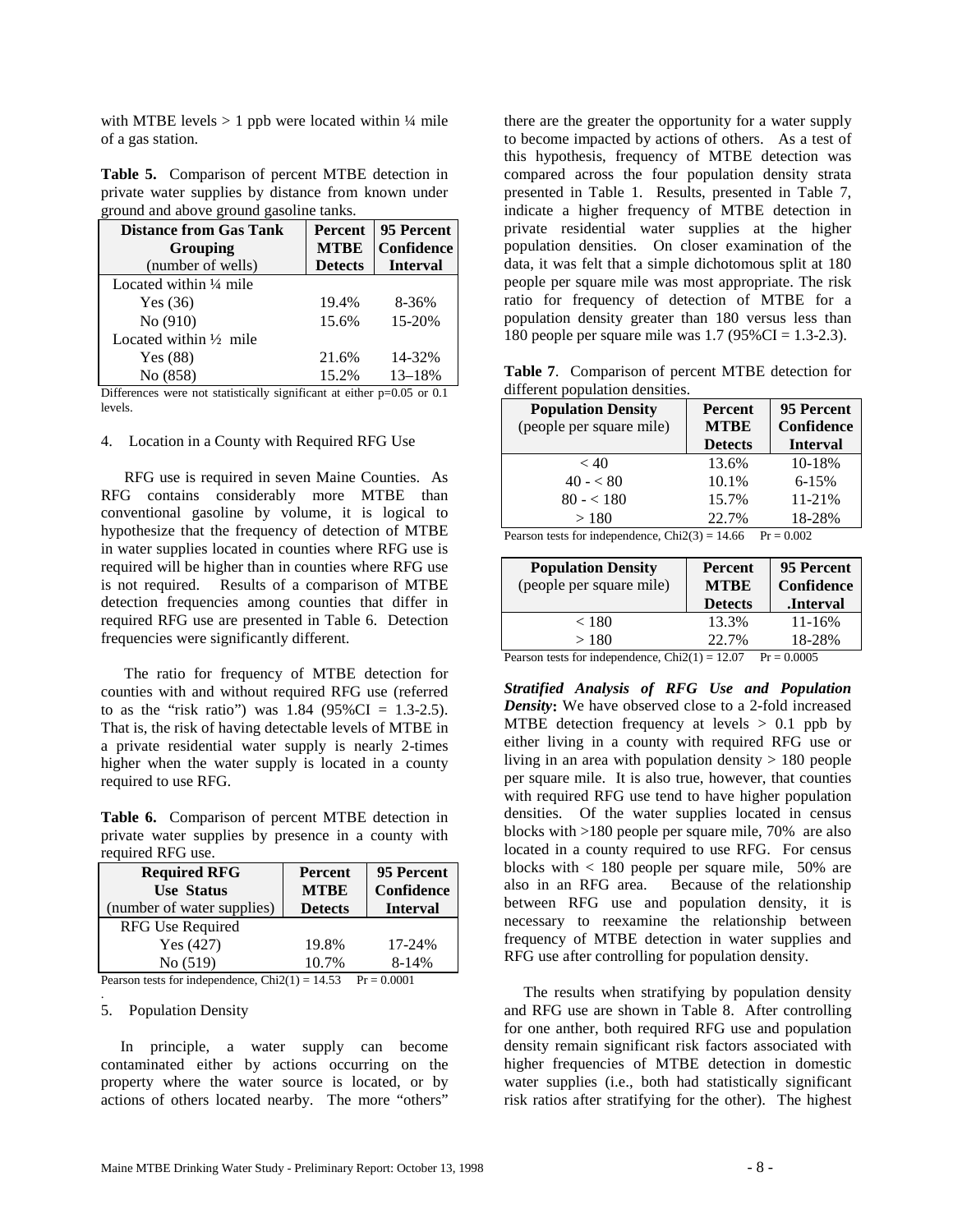frequency of MTBE detection was in the contingency table cell corresponding to both required RFG use and population density > 180 people per square mile. The lowest frequency of detection was observed in the cell corresponding to absence of required RFG use and population density < 180 people per square mile. Similar frequencies of MTBE detection were apparent in areas that have either higher population density absent required RFG use, or lower population density with required RFG use. There was some evidence that population density acts as an "effect modifier" on the relationship between RFG use and frequency of MTBE detection – that is, the relationship between required RFG use and detection of MTBE may be dependent on population density.

**Table 8.** Relationship between required RFG use and frequency of MTBE detection in private water supplies: Stratified by population density. Values in the cells of the 2 x 2 table are the observed frequency of MTBE detection

|                          | <b>RFG Use</b>    | <b>RFG Use</b> |
|--------------------------|-------------------|----------------|
|                          | Required          | Not Required   |
| $> 180$ people / sq. mi. | 1.3<br>24%<br>1.4 | 19%<br>2.1     |
| $< 180$ people / sq. mi. | 18%<br>2.0        | 9%             |

 $\Rightarrow$  Risk Ratio

Confidence Intervals for Risk Ratios

| <b>Risk Factor (Stratified by)</b> | <b>Risk</b><br>Ratio | 95 Percent<br><b>Confidence</b><br><b>Interval</b> |
|------------------------------------|----------------------|----------------------------------------------------|
| RFG Use (>180 people/sq.mi.)       | 1.3                  | $0.7 - 2.2$                                        |
| RFG Use (<180 people/sq.mi.)       | $2.0**$              | $1.3 - 2.9$                                        |
| Pop. density (RFG Required)        | $1.4*$               | $1.0 - 1.9$                                        |
| Pop. density (RFG Not Required)    | $2.1**$              | $1.2 - 3.8$                                        |

\*  $p \le 0.1$  \*\*  $p \le 0.05$ 

#### **Results for Public Water Supplies**

*Occurrence and Concentrations of MTBE and BTEX Compounds*: MTBE was the most frequently detected gasoline constituent found in public water supplies (see Figure 3). At a detection limit of 0.1 ppb, MTBE was present in  $16.0\%$  (95%CI = 13-19%) of the 793 tested public water supplies. Toluene was the next most frequently detected gasoline compound, occurring in 13.1% of water samples – considerably higher than that seen for private residential water supplies. Concentrations of toluene were quite low, generally less than 1 ppb and all observations were well below the maximum contaminant level (MCL) of 1000 ppb. Benzene, at a  $2.0\%$  (95%CI = 1-3%) occurrence, was also a more common contaminant among public versus private residential water supplies. The two public water supplies associated with benzene levels above the MCL of 5 ppb are currently Maine DEP remediation sites and reflect levels in water pre-filter treatment already in place to remove contaminants. Detection of ethylbenzene and xylenes were more common among public water systems, but detected levels were well below health-based standards and guidelines. MTBE was not detected above 35 ppb in any public water systems. Figure 4 illustrates the frequency distribution for MTBE concentrations observed in public water supplies.

 The geographical distribution of public water supplies with detectable levels of MTBE is illustrated in Map 3. MTBE was detected in public water supplies in every county but Franklin. As with the domestic water supply data, differences in frequency of detection were apparent at the county level by visual inspection.

*Predisposing Factors for MTBE Contamination:* Exploratory analyses of possible risk factors for higher frequency of MTBE detection were also performed on public water supplies. Evaluations of proximity to a known gasoline tank has not yet been completed because of complications arising from the presence of multiple wells within some public systems, which in some cases are sampled as a combined source; hence ambiguity in determining distance to a gas tank. Preliminary analyses with data where such ambiguity does not exist indicate that neither factor was predictive of higher frequencies of MTBE detection. Other potential risk factors that have been evaluated are: (1) type of water source; (2) type of water supply establishment; (3) location in a county with required RFG use; and (4) population density.

#### 1. Type of Water Source

Table 9 presents results from the evaluation of type of water supply source as a potential risk factor for higher rates of MTBE detection. None of the water supply source types were found to have significantly different frequencies of MTBE detection. It is nonetheless noteworthy that springs had the highest frequency of MTBE detection for both private residential wells and public water supplies.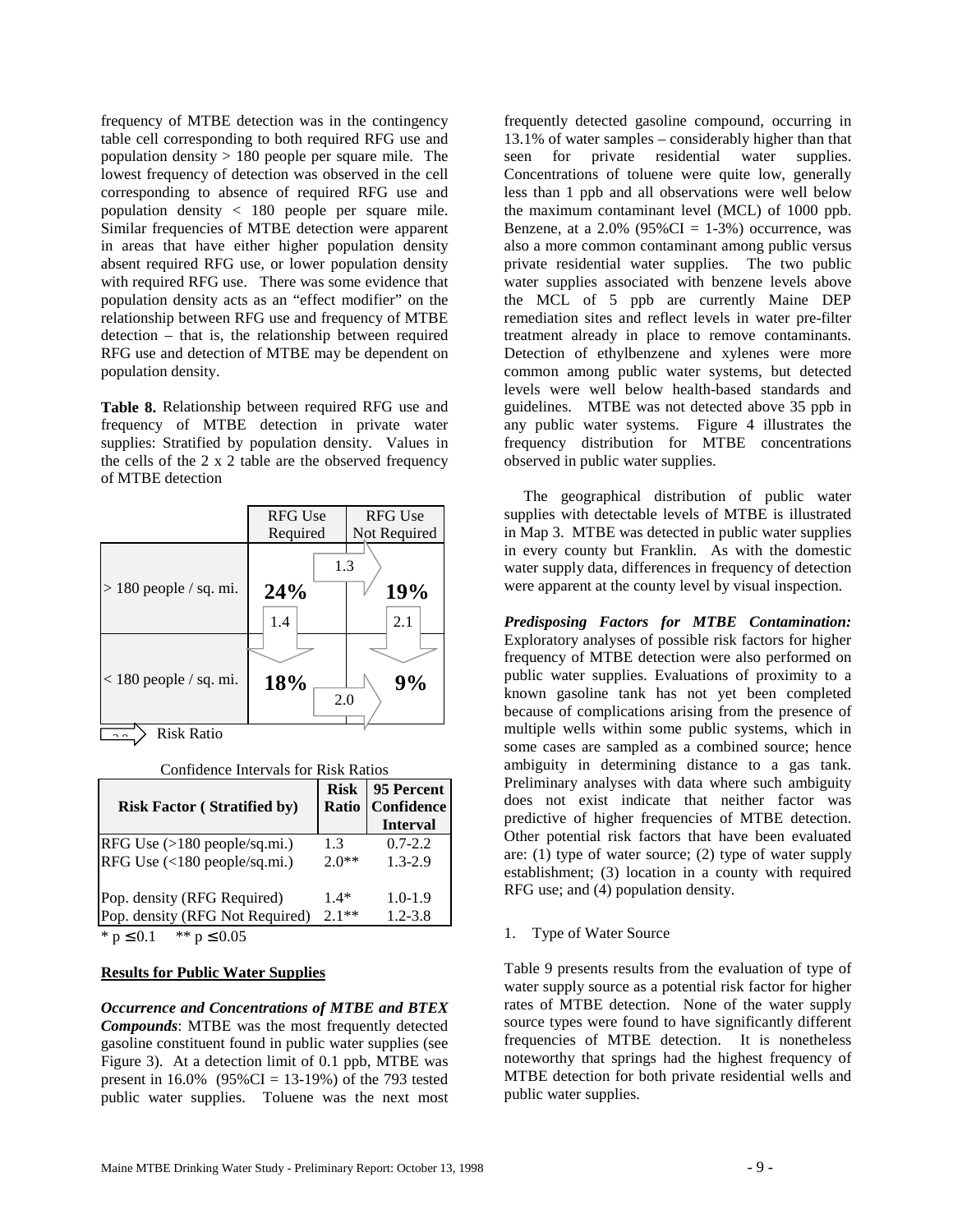|       | <b>Percent</b> 95 Percent<br><b>MTBE</b>   Confidence            |
|-------|------------------------------------------------------------------|
|       | <b>Interval</b>                                                  |
| 16.2% | 13-19%                                                           |
| 13.0% | $3 - 26%$                                                        |
| 17.6% | 8-21%                                                            |
| 30.0% | 7-35%                                                            |
| 12.3% | 8-45%                                                            |
| 20.0% | 7-40%                                                            |
|       | <b>Detects</b><br>Degreen tests for independence $Chi(6) = 3.25$ |

**Table 9.** Comparison of percent MTBE detection in public water supplies by water supply source.

Pearson tests for independence,  $Chi2(6) = 3.25$  Pr = 0.777

#### 2. Type of Water Supply Establishment

 Table 10 presents the frequency of MTBE detection for five types of public water systems. Pairwise statistical comparisons indicated that MTBE detection frequencies for mobile home parks differed significantly from those for schools and community water systems, but not with businesses and apartments. Similarly, businesses significantly differed from schools and community water systems but not from others. The risk ratio for MTBE detection in water supplies for mobile home parks relative to community water systems was  $1.8$  (95%CI = 1.1-2.8), and relative to schools was  $2.4$  (95%CI = 1.5-3.8). Similar risk ratios were obtained when public supplies classified as businesses were compared with community and school sources. High detection frequencies were suggested for apartment water sources, though statistical comparisons were not significant at the  $p<0.1$  level.

**Table 10.** Comparison of percent MTBE detects among different types of public water use.

|                             | Percent        | 95 Percent        |
|-----------------------------|----------------|-------------------|
| <b>Type of Water Supply</b> | <b>MTBE</b>    | <b>Confidence</b> |
| <b>Establishment</b>        | <b>Detects</b> | <b>Interval</b>   |
| Community water systems     | 13.1%          | $9 - 18%$         |
| Schools                     | 9.8%           | $7 - 14%$         |
| Mobile Home Parks           | 23.5%          | 17-31%            |
| <b>Businesses</b>           | 34.6%          | 22-49%            |
| Apartments                  | 19.0%          | $9 - 34%$         |

Pearson tests for independence,  $Chi2(3) = 14.66$  Pr = 0.002

#### 3. Required RFG Use and Population Density

The unadjusted (crude) risk ratio for frequency of MTBE detection conditional on required RFG use status was  $2.4$  (95%CI = 1.7-3.4), indicating more than a 2-fold higher rate of MTBE detection for public water systems located in areas with required RFG use. The unadjusted risk ratio for frequency of MTBE detection conditional on a population density of greater than or less than 180 people per square mile was 1.5  $(95\%CI = 1.1-2.1)$ . There was also a positive

relationship between RFG use and population density; 48% of areas with population density  $> 180$  people per square mile are also RFG required use areas versus 35% the lower population density strata. Thus, as with private residential water supplies, population density was found to be associated with both frequency of MTBE detection and required RFG use. Consequently, evaluation of the risk ratio for required RFG use required adjusting for population density effects. Results from stratifying based on population density are presented in Table 11.

**Table 11.** Relationship between required RFG use and frequency of MTBE detection in public water supplies: Stratified by population density. Values in the cells of the 2 x 2 table are the observed frequency of MTBE detection.

|                                    | <b>RFG Use</b>    | <b>RFG Use</b> |
|------------------------------------|-------------------|----------------|
|                                    | Required          | Not Required   |
| $> 180$ people / sq. mi.           | 4.1<br>35%<br>1.6 | 9%<br>0.8      |
| $< 180$ people / sq. mi.           | 19%<br>1.7        | $11\%$         |
| <b>Risk Ratio</b><br>$\sim$ $\sim$ |                   |                |

| <b>Risk Factor: (Stratified by)</b> | <b>Risk</b><br><b>Ratio</b> | 95 Percent<br><b>Confidence</b><br><b>Interval</b> |
|-------------------------------------|-----------------------------|----------------------------------------------------|
| RFG Use: $(>180$ people/sq.mi.)     | 4 1**                       | $2.1 - 8.2$                                        |
| RFG Use: (<180 people/sq.mi.)       | $17**$                      | $1.1 - 2.7$                                        |
| Pop. density: (RFG Required)        | $1.6**$                     | $1.1 - 2.5$                                        |
| Pop. density: (RFG Not Required)    | 0.8                         | $0.4 - 1.6$                                        |
| ** $p \le 0.05$<br>* $p \leq 0.1$   |                             |                                                    |

 Results presented in Table 11 indicate that required RFG use is an important risk factor for higher frequencies of MTBE detection among public water supplies. Required use of RFG was a strong risk factor for higher frequency of MTBE detection at both population density strata. The picture is less clear for population density as an independent risk factor, as there was no apparent difference in frequency of MTBE detection across population strata in areas where RFG use is not required. Population density clearly acted to modify the risk ratio for frequency of MTBE detection as a function of required RFG use.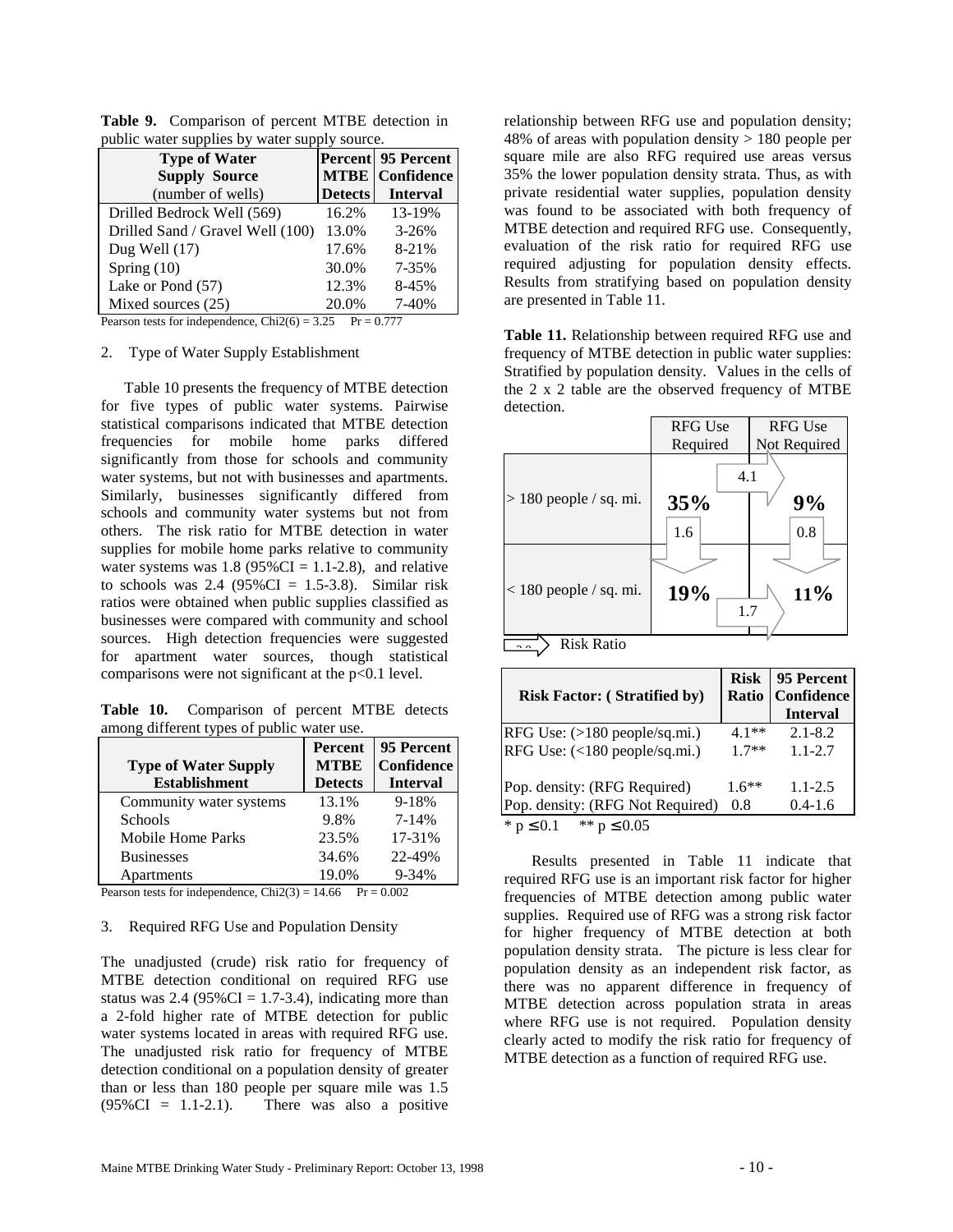As noted above, schools tend to have lower frequencies of MTBE detection relative to mobile home parks, and schools constitute a disproportionately higher fraction of the total public water supplies within the <180 people per square mile population stratum. Mobile homes constitute a disproportionately higher fraction of the total water supplies within the  $>180$ people per square mile stratum. Consequently, it will be important to explore potential confounding by type of water use establishment in future analyses.

## **DISCUSSION**

#### **Comparison of Results with Those of Other Studies**

 The USGS has performed four studies in the northeast on the occurrence and concentration of MTBE and other volatile organic compounds in ground water, as part of the ongoing National Water Quality Assessment program. One study sampled wells in southeastern Pennsylvania (USGS, 1996). A second study sampled wells located in the Connecticut, Housatonic and Thames River basins, with wells located in NH, VT, MA, and CT (USGS, 1997a). A third study sampled wells in the Glassboro area of southern NJ (USGS, 1997b). The fourth study sampled wells in the Hudson River basin of New York (USGS, 1998). Combined, the four studies represent a total of 376 wells.

 It should be noted that the USGS studies reflect a mixture of well types; 52% are domestic wells, 41% are monitoring wells, and 27% others. There can be important differences between monitoring wells and domestic wells. Monitoring wells are not routinely used, and consequently will not create their own ground water flow field that can act to draw contaminated water from more distant sources toward a well. It is also likely that the annulus seals of USGS monitoring wells are constructed with more care than the typical domestic well.

 At the request of the Maine Bureau of Health, scientists in the Water Resources Division at the USGS South Dakota District office reanalyzed data from these studies using a detection limit of 0.2 ppb, which was the lowest detection limit common to all studies. They additionally performed a set of evaluations of the significance of RFG use and population density on frequency of MTBE detection for comparison with identical evaluations performed with data from the Maine study. Results, provided as written communication (Zogorski et al., 1998), are discussed below.

 Table 12 compares the frequency distribution for MTBE concentrations observed in the Maine and USGS studies. The frequency distributions are quite similar. While the Maine data are suggestive of higher MTBE detection frequencies for concentrations greater than 5 ppb, the small number of observations in these ranges prevents any firm conclusions (e.g., note considerable overlap in 95 percent confidence intervals).

 Comparisons of overall detection rates are more meaningful when first normalized to population density, because of the potential differences in population density across the northeast states. Detection frequency by population density is shown in Table 13. Noteworthy is the higher frequencies of MTBE detection observed in the Maine study for the lower population densities. However, again the small number of observations for low population density strata in the USGS study resulted in very broad confidence intervals. As a consequence, it is difficult to draw any strong conclusions about differences between the studies at the lower population densities.

Table 12. Comparison of frequency distributions for MTBE concentrations for the Maine and USGS studies.

| <b>Concentration</b> | <b>Maine</b>    | <b>Maine</b>    | <b>USGS</b>     |
|----------------------|-----------------|-----------------|-----------------|
| <b>Range</b>         | <b>Privates</b> | <b>Publics</b>  | <b>Studies</b>  |
| (ppb)                | $N = 946$       | $N = 793$       | $N = 376$       |
|                      | $(95\%$ CI)     | $(95\%CI)$      | $(95\%$ CI)     |
| $< 0.2$ ppb          | 85.0%           | 85.1%           | 82.2%           |
|                      |                 |                 |                 |
| $0.2 - 5$ ppb        | 12.0%           | 13.6%           | 16.2%           |
|                      | $(10-14%)$      | $(11-16%)$      | $(13-20%)$      |
| $5 - 35$ ppb         | 1.9%            | 1.3%            | 1.0%            |
|                      | $(1.1 - 2.3\%)$ | $(0.6-2.3%)$    | $(0.3 - 2.7\%)$ |
| $>$ 35 ppb           | 1.1%            | $0.0\%$         | 0.5%            |
|                      | $(0.5-1.9\%)$   | $(0.0 - 0.5\%)$ | $(0.06-1.9\%)$  |

Table 13. Comparison of frequencies of detection by population density for USGS studies and Maine studies with private residential and public water supplies.

| <b>Population</b>    | <b>Maine</b>    | <b>Maine</b>   | <b>USGS</b>    |
|----------------------|-----------------|----------------|----------------|
| <b>Density</b>       | <b>Privates</b> | <b>Publics</b> | <b>Studies</b> |
| (people/square mile) | $(95\%$ CI      | $(95\%CI)$     | $(95\%$ CI     |
| < 40                 | 13.3%           | 8.3%           | 3.2%           |
|                      | $(9-18%)$       | $(5-13%)$      | $(<1-17\%)$    |
| $40 - 80$            | 9.2%            | 13.6%          | 6.5%           |
|                      | $(6-14%)$       | $(8-21%)$      | $(1-18\%)$     |
| $80 - 180$           | 14.4%           | 20.3%          | 11.1%          |
|                      | $(10-20%)$      | $(14-28%)$     | $(6-20%)$      |
| $180 - 1000$         | 20.9%           | 24.0%          | 24.5%          |
|                      | $(16-27%)$      | $(14-26%)$     | $(18-32%)$     |
| >1000                | 28.1%           | 24.2%          | 27.6%          |
|                      | $(14-47%)$      | $(11-42%)$     | $(17-41%)$     |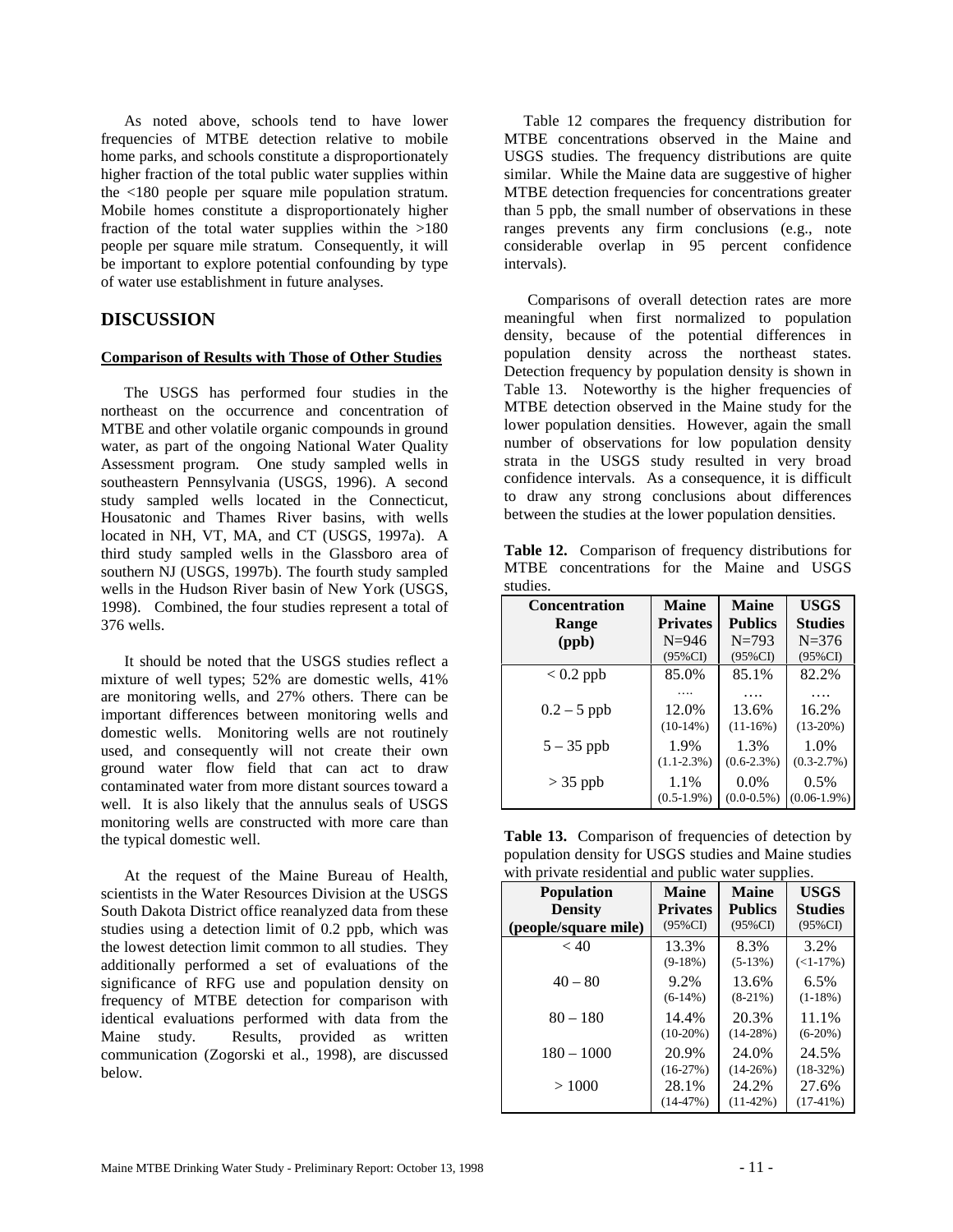USGS (1997a) reported much higher MTBE detection frequencies for wells located within a quarter mile of a gasoline station (70%). We observed only a small difference in MTBE detection frequencies for wells located within a quarter mile radius of a gas tank relative to wells that were not, and detection frequencies were considerably lower (20%). Confounding of the relationship between proximity to a gas tank and MTBE detection frequency by population density may be an explanation for these different findings.

#### **Evaluation of Risk Factors and Misclassification Error**

 Misclassification error occurs when observations are incorrectly assigned to groupings used in statistical comparisons. For contingency table analyses of the type used in this report, misclassification error tends to bias results toward the null (i.e., not finding a statistical difference when one is present). For several of the risk factors evaluated in this report, misclassification error was likely present, and thus must be considered as a possible explanation of the lack of statistical significance.

 The presence of iron and manganese in drinking water can impart an unpleasant taste, and both elements are routinely found in private water supplies. This was not controlled for in our analysis of a relationship between perception of odor and taste with MTBE detection frequency. Thus, it is possible that our inability to find any relationship between MTBE detection frequency and perception of odor and taste was in part a consequence of misclassification error.

 Misclassification error may also have occurred in assessing knowledge of a recent gas spill. The ability to recall past events is always subject to error, and again in most circumstances will bias results toward the null.

 Admittedly, "Required RFG Use" is a crude measure of RFG use, with an opportunity for misclassification of status. In Maine, required RFG use occurs at the county level. However, it is known that RFG is sold to varying extents over much of Maine. Clearly, use is highest in those southern counties required to use RFG. Current knowledge, though imprecise and somewhat anecdotal, suggests that the western counties of Maine have the lowest use of RFG fuels, while northern and downeast counties have intermediate use. It is noteworthy that tabulation of MTBE detection rates by county, as shown in Map 4, agrees well with the current conventional wisdom regarding RFG use: detection rates tend to be the

lowest in the western counties, highest in the southern counties with required RFG use, and intermediate in the northern and downeast counties,

 To the extent that RFG use status is subject to some degree of misclassification error, the statistically significant relationship observed between RFG use and MTBE detection frequency may be more pronounced than that reported. While the observed relationship between RFG use and MTBE detection frequency is logically consistent with our expectation, given the higher content of MTBE in RFG, it needs to be noted that a statistical association in and of itself does not prove causation.

#### **Statewide Inferences**

 Approximate one-half of Maine residents obtain their drinking water from their own private water supply. Therefore, one of the primary purposes for using a random sample study design for selection of private residential wells, was to allow for predictions statewide based on the sample. According to the 1990 Census data tapes for Maine, there were 245,831 households in Maine with drilled or dug wells as their water supply. Another 28,915 households were on other sources of private water supplies (e.g., lake or spring water), for a total of 274,746 households with a private water supply. Estimates of the number of private residential wells in Maine with detectable levels of MTBE ( $> 0.1$  ppb), levels  $> 20$  ppb, and levels  $> 35$ ppb were made assuming 275,000 households with private water supplies and using the 95 percent confidence interval on frequency of detection of MTBE at the several different concentrations. Results are presented in Table 14. Most noteworthy is the estimate of 1400 to 5200 Maine households expected to have MTBE concentrations in drinking water above the state standard of 35 ppb.

| <b>MTBE</b>          |                         | <b>Estimated</b>      |
|----------------------|-------------------------|-----------------------|
| <b>Concentration</b> | Significance of         | Number of             |
| Range                | <b>Reference</b>        | <b>Water Supplies</b> |
| $(95\%CI)*$          | <b>Concentration</b>    | <b>Statewide</b>      |
|                      |                         | 37,000                |
| $> 0.1$ ppb          | Detection Limit         | to                    |
| $(13.5 - 18.2\%)$    |                         | 50,000                |
|                      | USEPA's Advisory        | 2,200                 |
| $> 20$ ppb           | Level for Odor and      | to                    |
| $(0.8 - 2.5\%)$      | <b>Taste Acceptance</b> | 6,900                 |
|                      | Maine Drinking          | 1,400                 |
| $>$ 35 ppb           | <b>Water Standard</b>   | to                    |
| $(0.5-1.9\%)$        | (MCL)                   | 5.200                 |

**Table 14.** Statewide predictions of number of private residential water supplies with MTBE contamination.

**\* 95 percent confidence interval for MTBE detection frequency**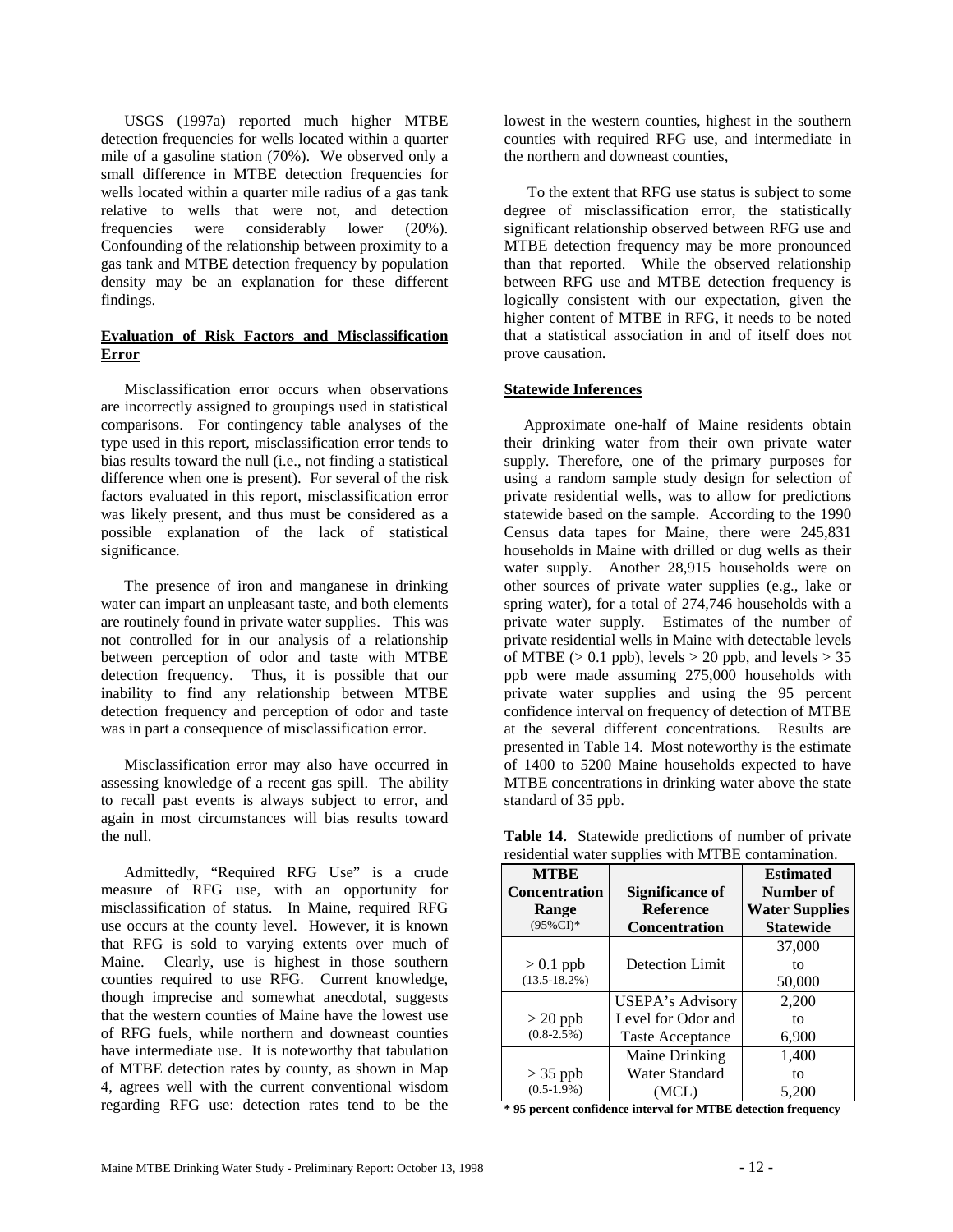It is of interest to compare these statewide estimates with recent estimates of number of domestic wells nationwide that are currently known to be contaminated with MTBE. Based on a survey of Leaking Underground Storage Tank (LUST) programs in 48 states, a study funded by USEPA estimated the total number of private wells with MTBE contamination to range from 2256 to 2663 (Hitzig et al., 1998). Presumably, these private wells with MTBE contamination were wells known to be impacted by a leaking underground storage tank. The study additionally indicated that there could be 300 "mysterious" MTBE sites around the country (i.e., sites that cannot be linked to a known source). We estimate between 2200 and 6900 domestic wells above 20 ppb MTBE in Maine alone.

#### **Public Health Implications**

 For all concentrations of MTBE observed in this study, the primary health concerns are associated with long-term repeated exposure. The concentrations of MTBE reported in this study reflect a snapshot in time and do not provide any information regarding how levels may change over a period of months or years. This lack of information about how concentrations might vary over time complicates attempts to assess potential public health impact. As a conservative assumption, one can assume that observed concentrations remain constant over a lifetime. Under such a scenario, using a cancer potency factor for MTBE derived from the study of Belpoggi et al. (1995), and following standard cancer risk assessment practices for drinking water, the excess cancer risk from lifetime consumption of the highest concentration of MTBE detected among 946 tested domestic water supplies (i.e., 260 ppb) is conservatively estimated to be 2-in-100,000. For the vast majority (∼99%) of water supplies with MTBE levels less than 35 ppb, the estimated lifetime cancer risk would be approximately 10-fold or more lower, or no more than 3-in-1,000,000.

 The assumption that the higher levels of MTBE will remain constant over time is likely to be overly pessimistic. The experience of Maine DEP field staff responding to gasoline spills that are not associated with a significant point source such as a leaking fuel tank, has been a tendency to observe initially high concentrations decreasing substantially in the course of a year of follow-up monitoring. Therefore, the above estimates of cancer risk assuming constant exposure may be overly conservative.

#### **Water Resource Issues**

 MTBE is generally unpleasant in taste and odor, increasingly so as concentrations increase. Individuals vary considerably in their ability to detect low level MTBE in water. Based on controlled taste and odor studies (referred to as organoleptic studies), some individuals can correctly identify water containing less than 5 ppb MTBE, though for many individuals the detection thresholds are likely to be considerably higher. USEPA (1997) recently issued a drinking water advisory that recommends "keeping levels of MTBE contamination in the range of 20 to 40 ppb or below to protect consumer acceptance of the water resource." We estimate that between 1650 and 5600 Maine households currently have water exceeding the 20 ppb advisory limit.

#### **Future Work**

 This report presents the preliminary findings from analysis of data from the study of gasoline compounds in Maine drinking water. Additional analyses are planned over the next few months to further explore risk factors for MTBE contamination and refine the analysis of interactions between RFG use, population density and MTBE detection frequency. A full technical report is planned for January 1999.

## **For More Information Contact:**

Andrew E. Smith, SM, ScD State Toxicologist Bureau of Health Department of Human Services 157 Capitol Street, 11 SHS Augusta, ME 04333

Bruce Hunter, PhD Senior Hydrogeologist Bureau Waste Management & Remediation Department of Environmental Protection 17 State House Station Augusta, ME 04333

Marc Loiselle, PhD Hydrogeologist Maine Geological Survey Natural Resources Information and Mapping Center Department of Conservation 22 State House Station Augusta, ME 04333

This report is available on the Bureau of Health's Website: www.state.me.us/dhs/boh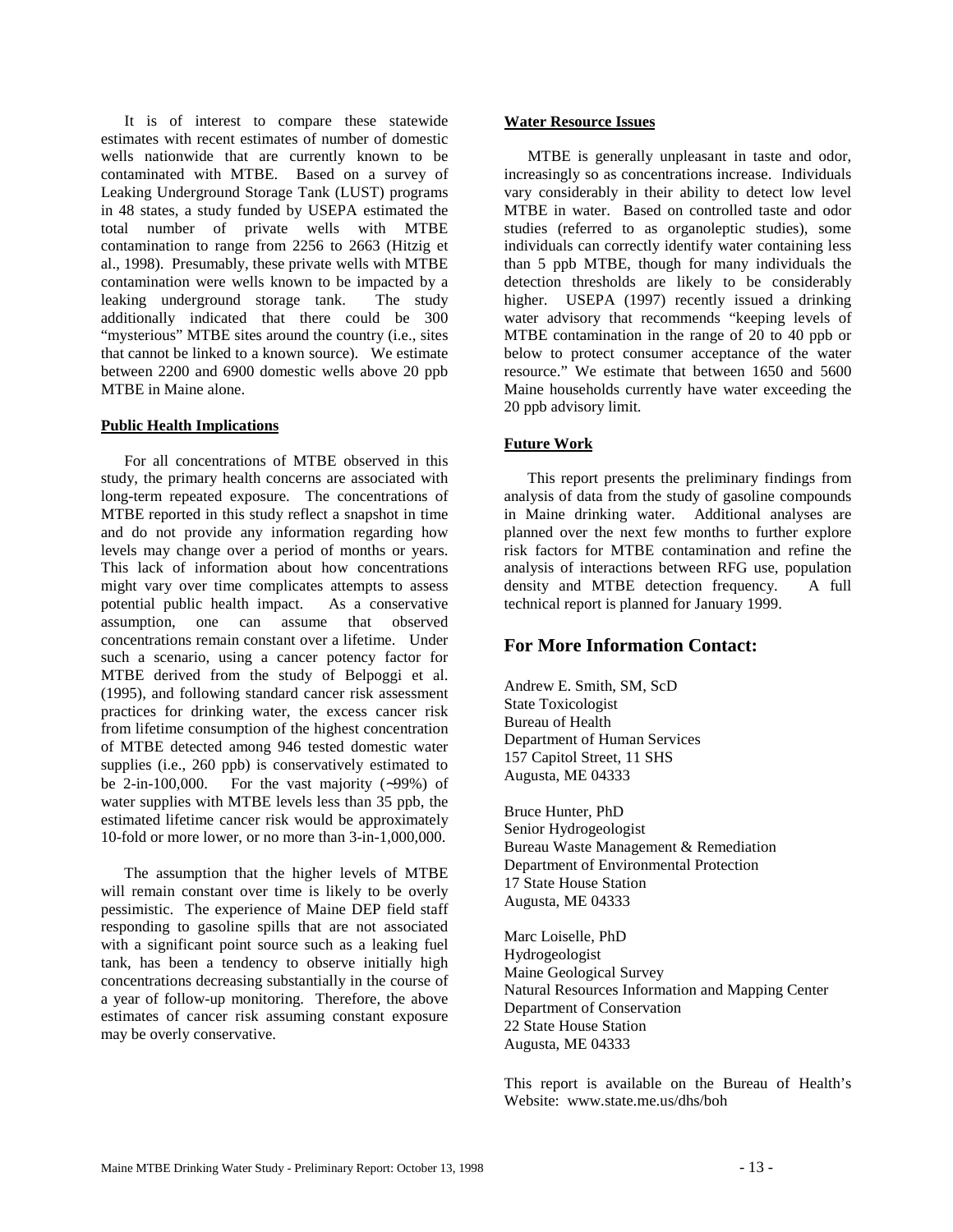## **ACKNOWLEDGEMENTS**

The authors wish to acknowledge the cooperation of the well owners for permitting access to sample their wells and map location of wells. The authors also wish to thank John Zogorski, Greg Delzer, Steve Grady, Paul Squillace, and Rick Clawges of the U.S. Geological Survey for their considerable advice and assistance in the conduct of this study.

## **REFERENCES**

Andrews, C. (1998). MTBE-A Long-Term Threat to Ground Water Quality. *Ground Water*, Vol. 36, No. 5, 705-706.

API (1994). Odor Threshold Studies Performed with Gasoline and Gasoline Combined with MTBE, ETBE and TAME. American Petroleum Institute, Washington D.C. Publication Number 4592.

Belpoggi, F., Soffritti, M., Maltoni, C. (1995). Methyl-Tertiary-Butyl Ether (MTBE) – A Gasoline Additive – Causes Testicular and Lympho-Haematopoietic Cancers in Rats. *Toxicology and Industrial Health*, 11(2): 119-149.

Burleigh-Flayer, H.D., Chun, J.S., and Kintigh, W.J., (1992). Methyl tertiary butyl ether. Export, PA: Bushy Run Research Center; OPTS-42098.

Chun, J.S., Burleigh-Flayer, H.D., and Kintigh, W.J. (1992). Methyl tertiary butyl ether: Vapor Inhalation Oncogencity Study in Fischer 344 rats. Export, PA: Bushy Run Research Center; Report 91N0013B.

Dale, M.S., Moylan, M.S., Koch, B. and Davis, M.K. (1997). MTBE: Taste-and-Odor Threshold Determinations Using the Flavor Profile Method. Presented at *American Water Works Association*, Denver, CO, November 9-13.

Hitzig, R., Kostecki, P. and Leonard, D. (1998). Study reports LUST programs are feeling effects of MTBE releases. *Soil & Groundwater Cleanup*, August / September, 15-19.

USEPA (1997). Drinking Water Advisory: Consumer Acceptability Advice and Health Effects Analysis on Methyl Tertiary-Butyl Ether. U.S. Environmental Protection Agency, Office of Water, EPA-822-F-97- 009.

USGS (1996). Occurrence and Concentrations of Volatile Organic Compounds in Shallow Ground Water in the Lower Susquehanna River Basin, Pennsylvannia and Maryland. U.S. Geological Survey Water-Resources Investigations Report 96-4141.

USGS (1997). Occurrence of Nitrate, Pesticides, and Volatile Organic Compounds in the Kirkwood-Cohansey Aquifer System, Southern New Jersey. U.S. Geological Survey Water-Resources Investigations Report 97-4241.

USGS (1997). Volatile Organic Compounds in Ground Water in the Connecticut, Housatonic, and Thames River Basins, 1993-1995. Fact Sheet 029-97.

Young, W.F., Horth, H., Crane, T., Ogden, T., Arnott, M. (1996). Taste and Odour Threshold Concentrations of Potential Potable Water Contaminants. *Water Research* 30(2): 331-340

Zogorski, J., Clawges, R., Squillace, P. Analysis of USGS northeast data on MTBE in wells sampled as part of the National Water Quality Assessment Program. Written Communication. October 1, 1998 and October 5, 1998.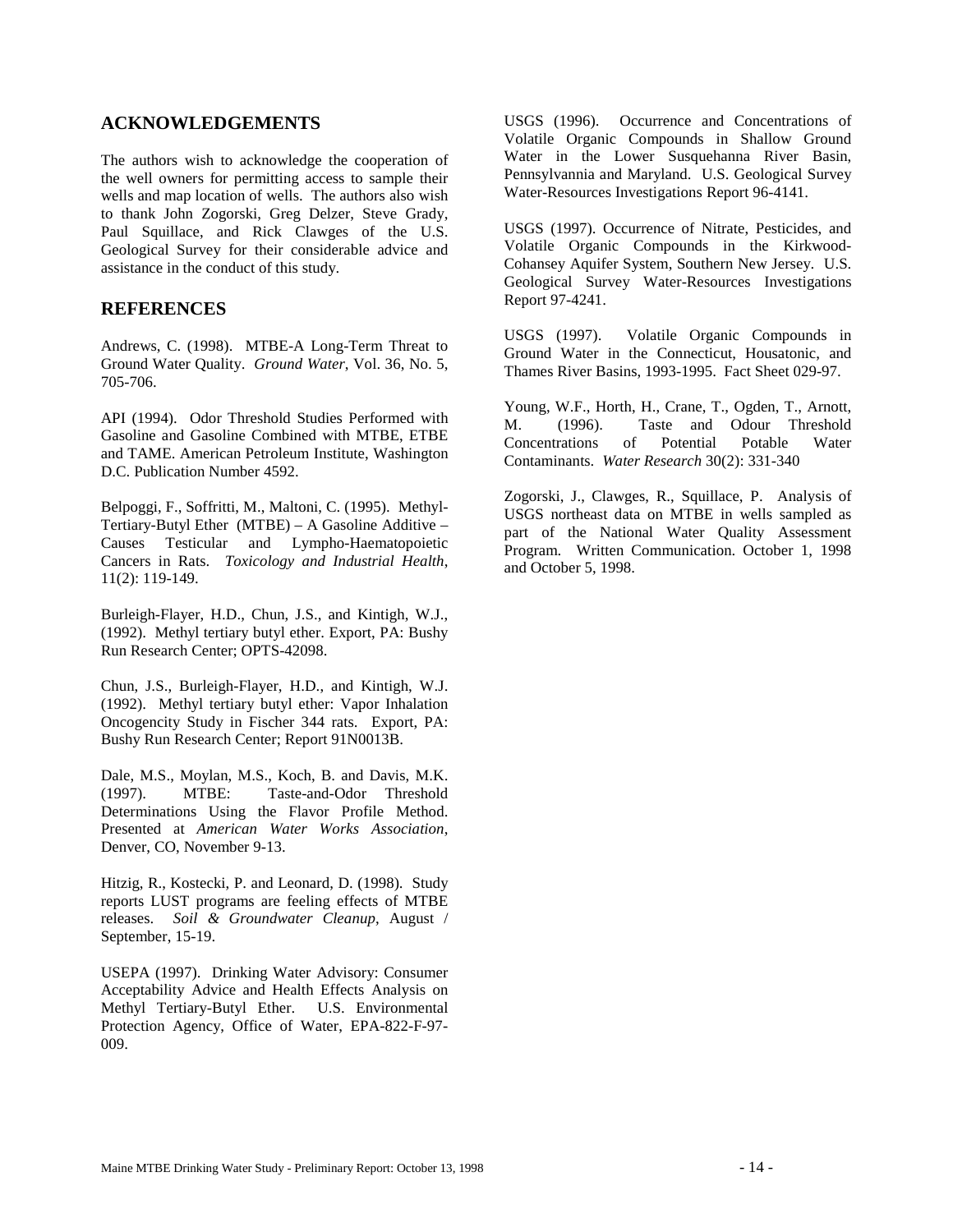## **Maine MTBE Drinking Water Study Team**

*Study Design, Management and Data Analysis Team:* Andrew Smith, ScD, State Toxicologist, BOH; Bruce Hunter, PhD, Senior Hydrogeologist, DEP; Marc Loiselle, PhD, Hydrogeologist, DOC; Nancy Sonnenfeld, PhD, Chronic Disease Epidemiology Consultant, BOH; Steve Huntley, Toxicologist, BOH.

*Chemical Analyses and Sample Preparation Team:* Jack Krueger, Larry Boston, Wayne Buck, Joe Crochiere, and Richard French, of the BOH Health and Environmental Testing Laboratory.

#### *Private Residential Water Supply Sampling Team*:

Gary Webber, Craig Kelly, Jacalyn Gilhooley, George Giese, Jere Allen, Will Humphries, Sharon Locke, Evangaline Morse, Joanne Placko, Jennifer Shear, Shelley Tamis, and Marcelle Gay of Dames and Moore Company.

#### *Public Water Supply Sampling Team*:

David Breau, Gary Geraway, Kim Reed, David Bowie, Rick Smith, Scott Emery, Jerry Scott of the BOH Drinking Water Program, and Steve Huntley of the BOH Environmental Toxicology Program, with additional assistance from Paul Hunt, Amy Meehan, Jeff Folger, and Paul Kempf also of the BOH Drinking Water Program.

*Telephone Recruiting Team:* Dorean Maines, BRFSS Coordinator, BOH. Debbie Cote and staff of Professional Services Associates.

### **Department of Human Services**

Commissioner Kevin Concannon Bureau of Health Dora Anne Mills, MD, MPH Phil H. Haines, Dr.PH

#### **Department of Environmental Protection**

Commissioner Ned Sullivan Bureau of Waste Management & Remediation Alan Ball

#### **Department of Conservation**

Commissioner Ron Lavaglio Maine Geological Survey Robert MarVinney, Ph.D.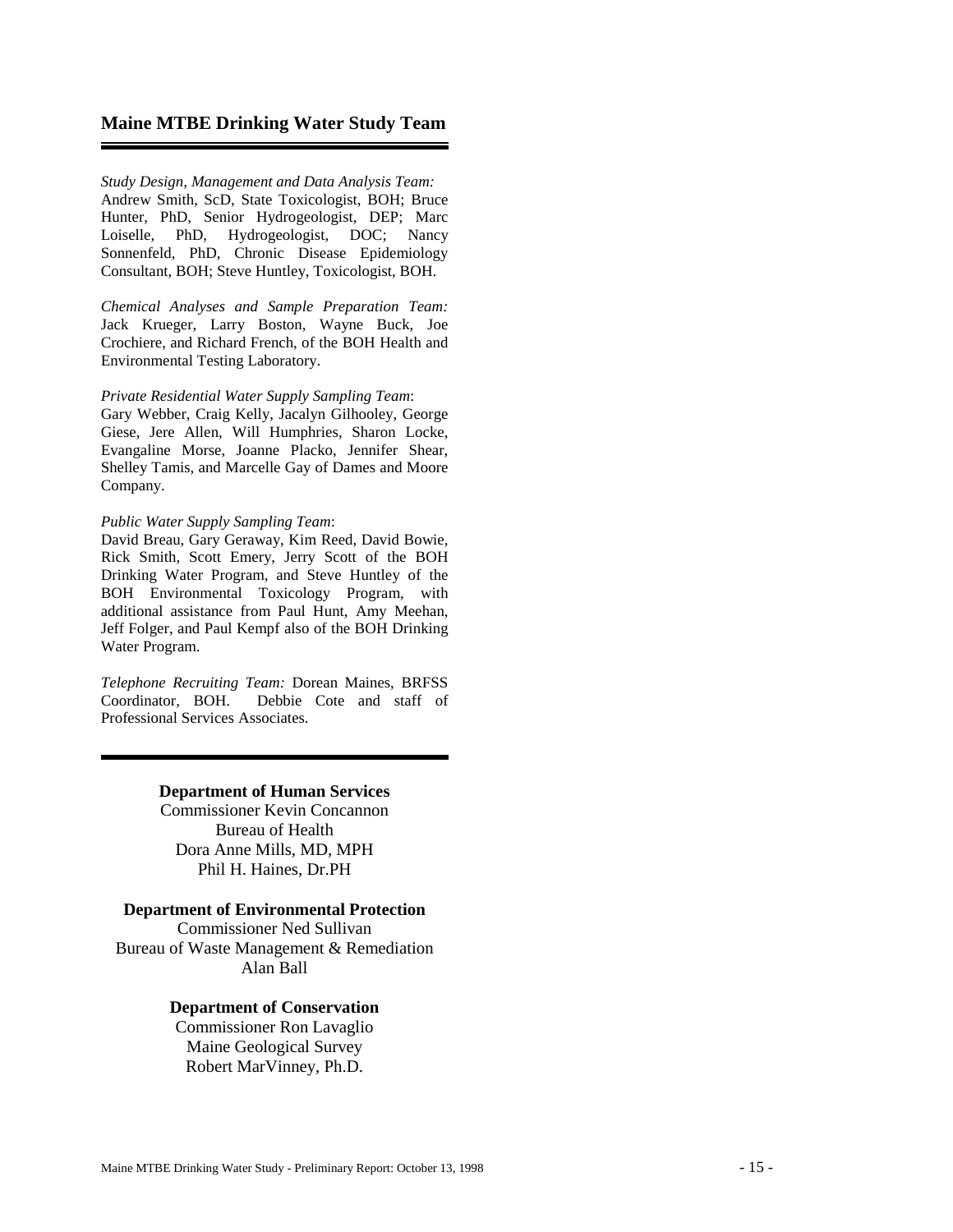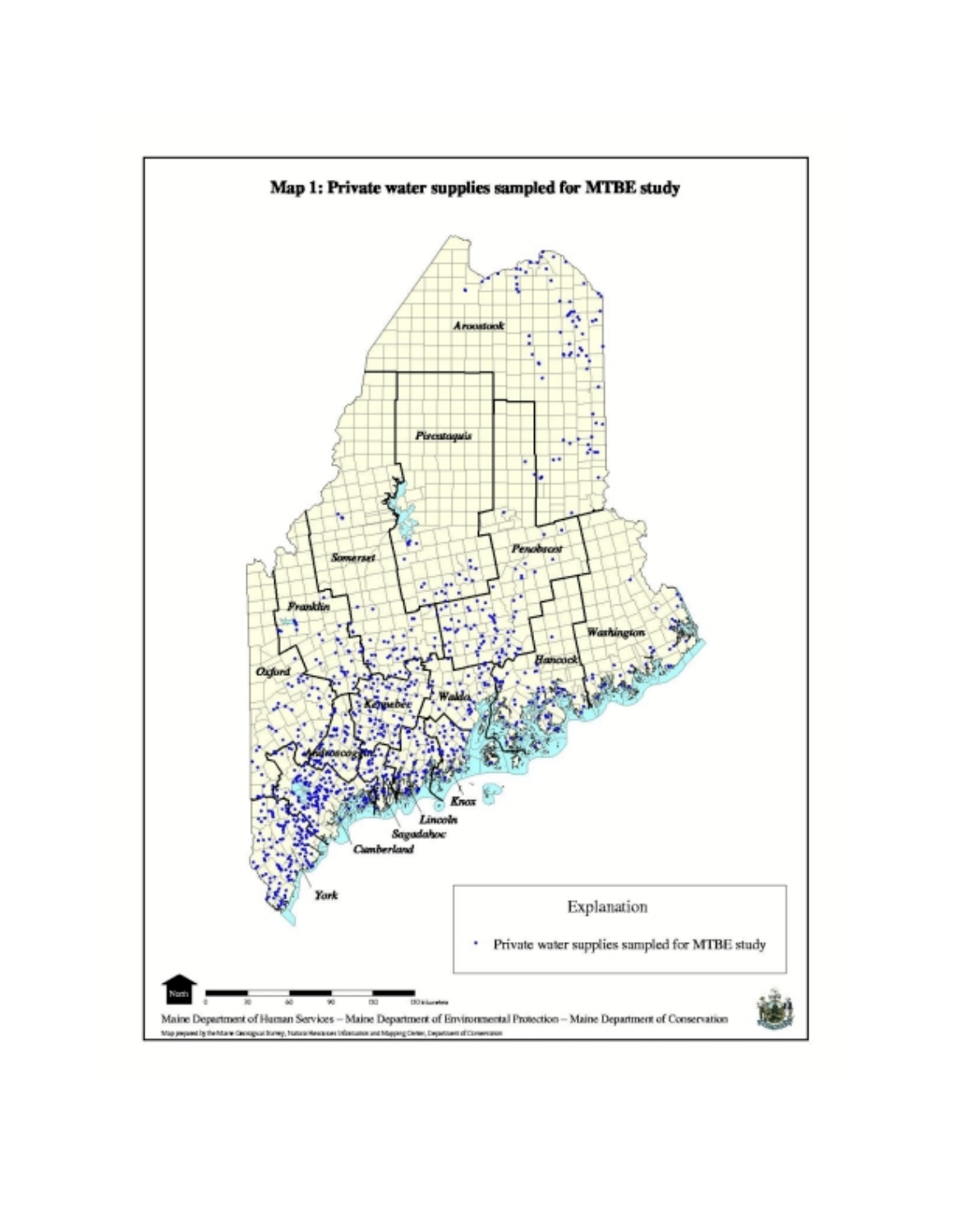

Figure 1. Occurrence and concentration of gasoline compounds in sampled household wells and other household water supplies.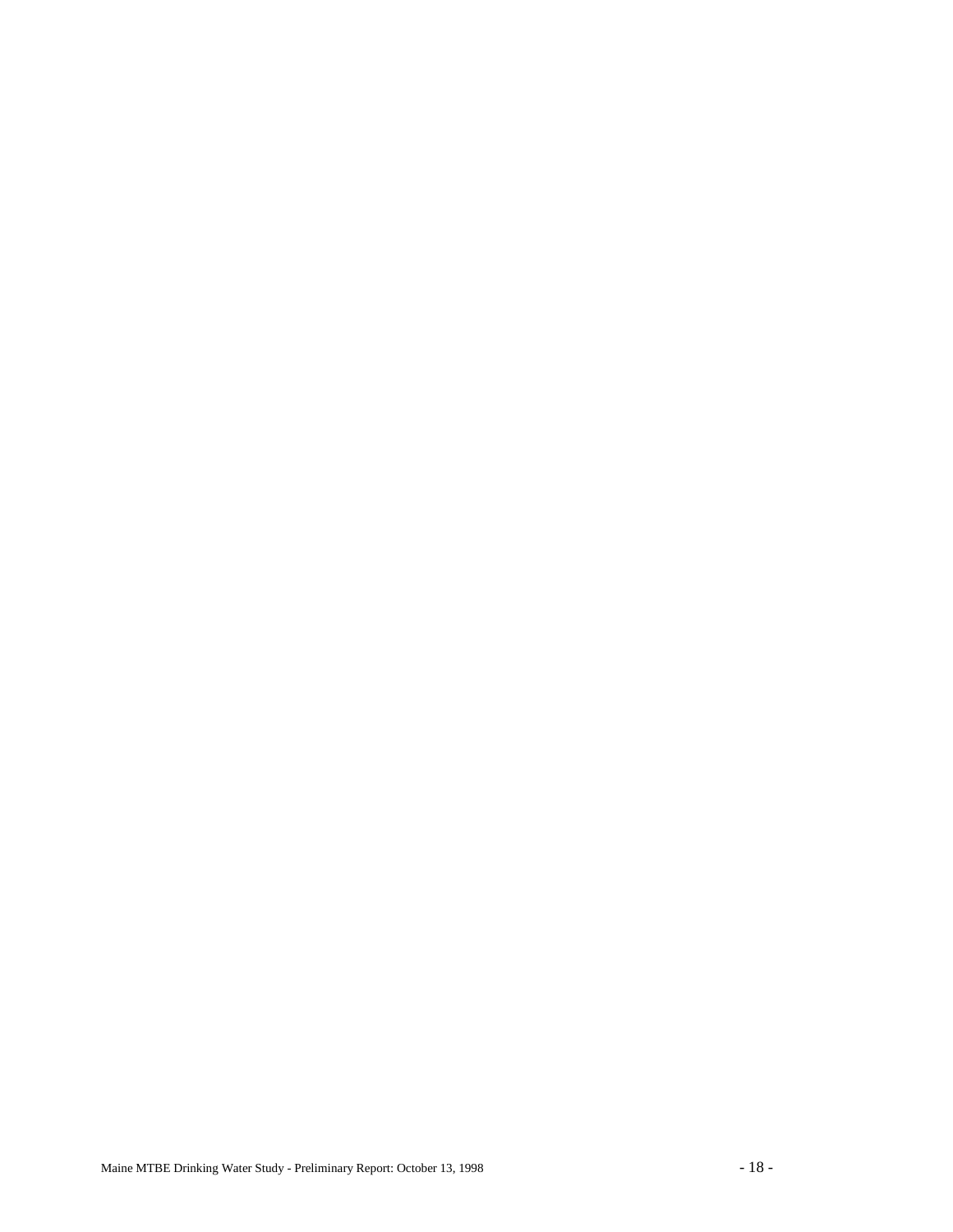

Figure 2. Frequency distribution of MTBE concentrations observed in sampled private residential water supplies.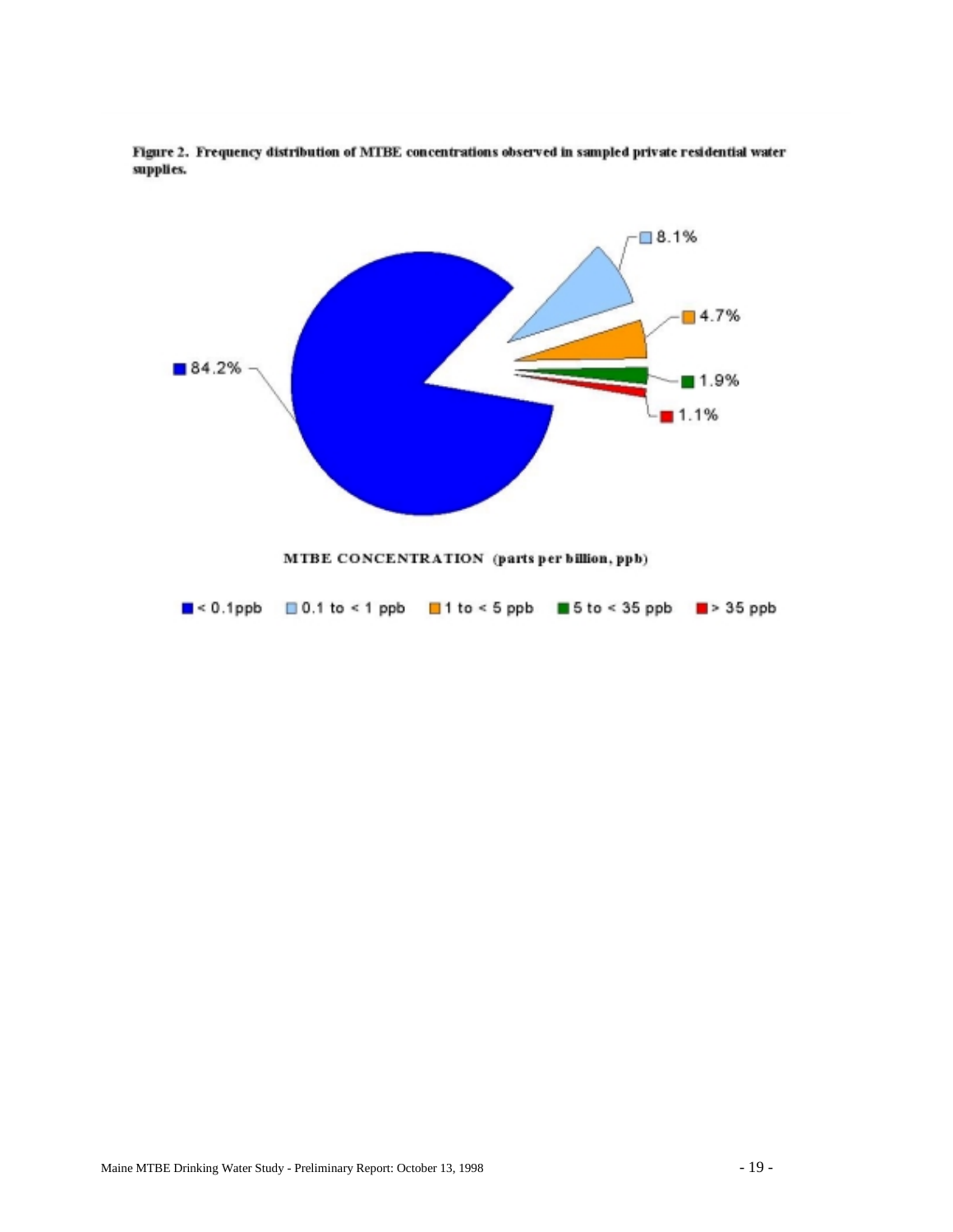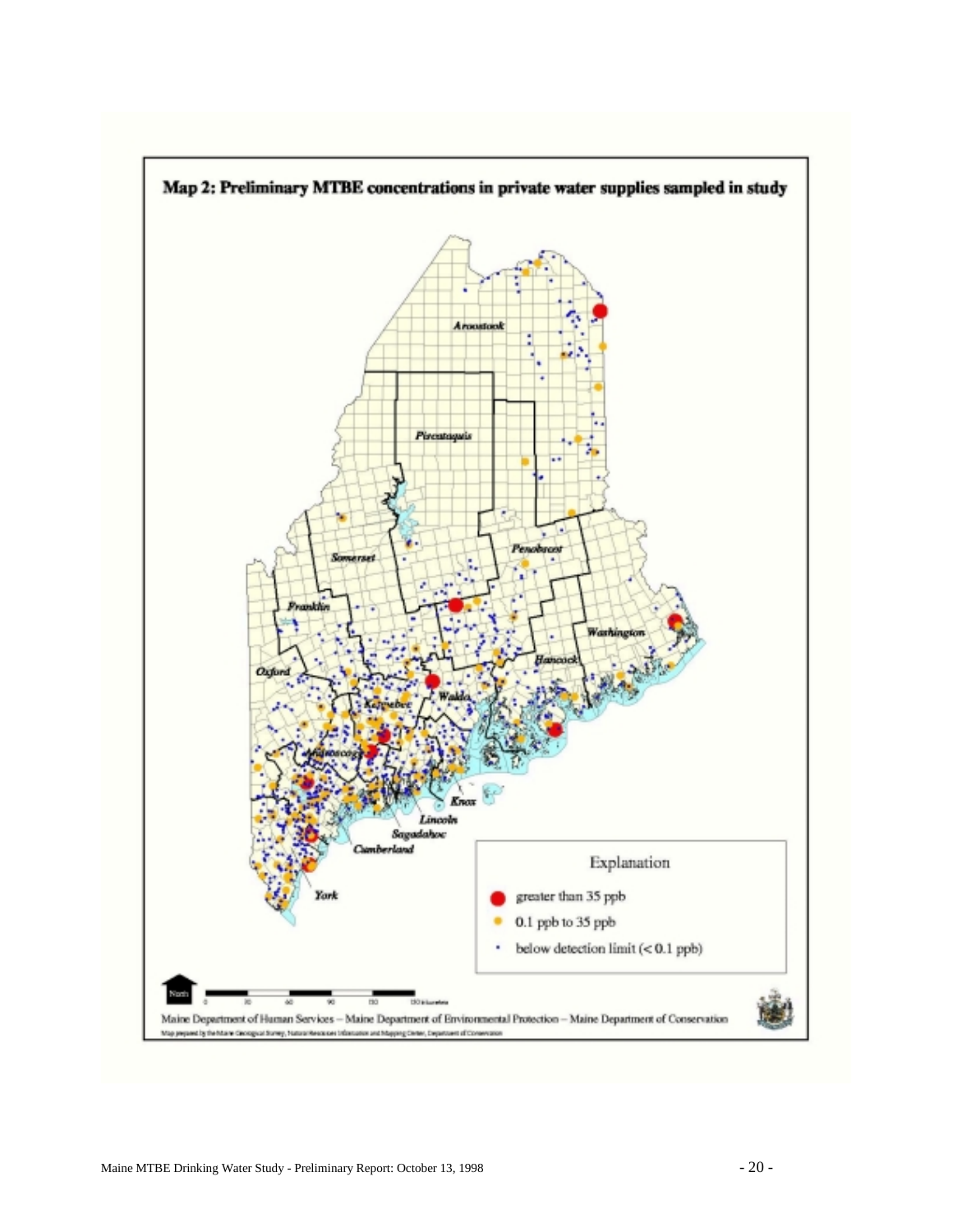Figure 3. Occurrence and concentration of gasoline compounds in sampled public water supplies.

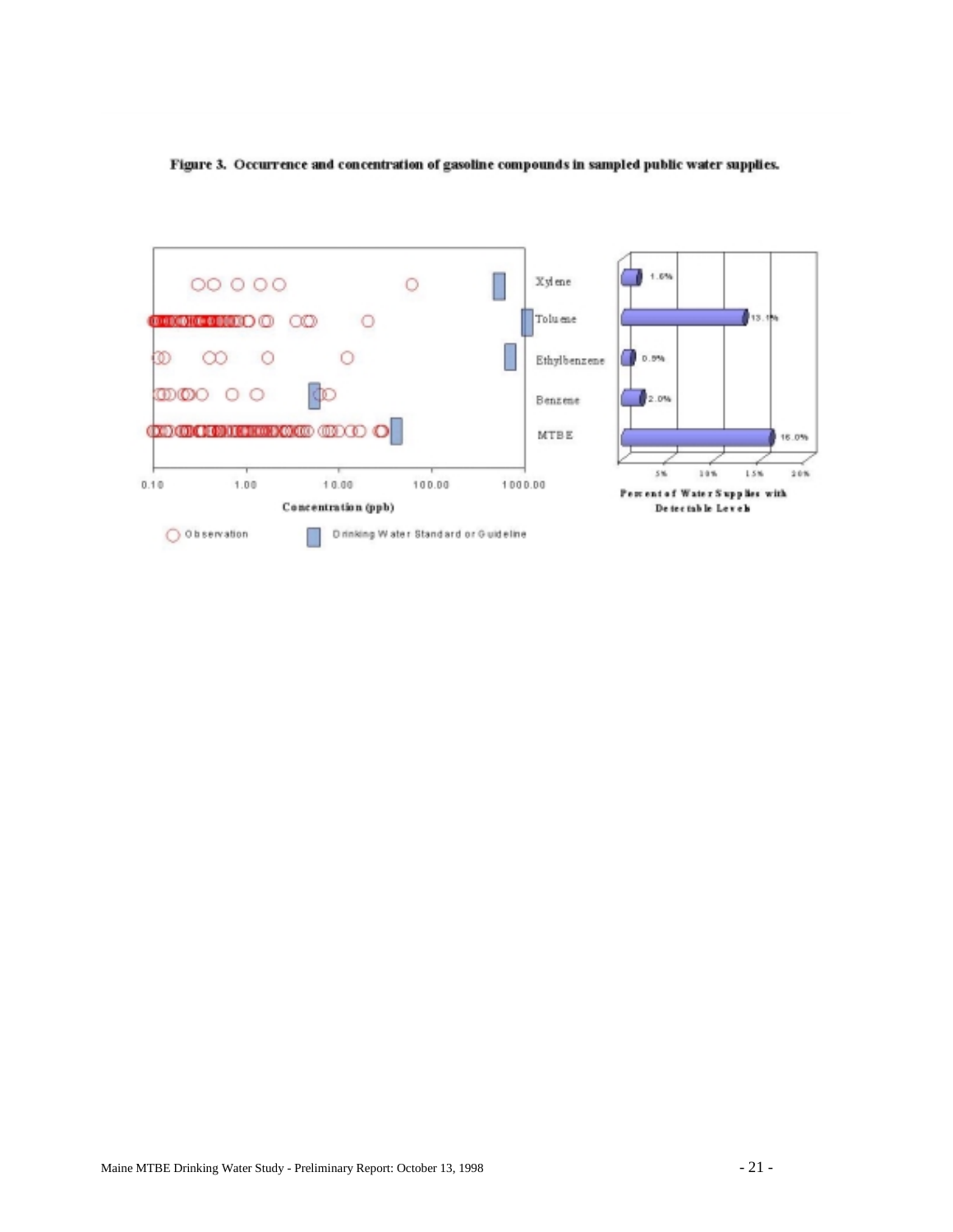

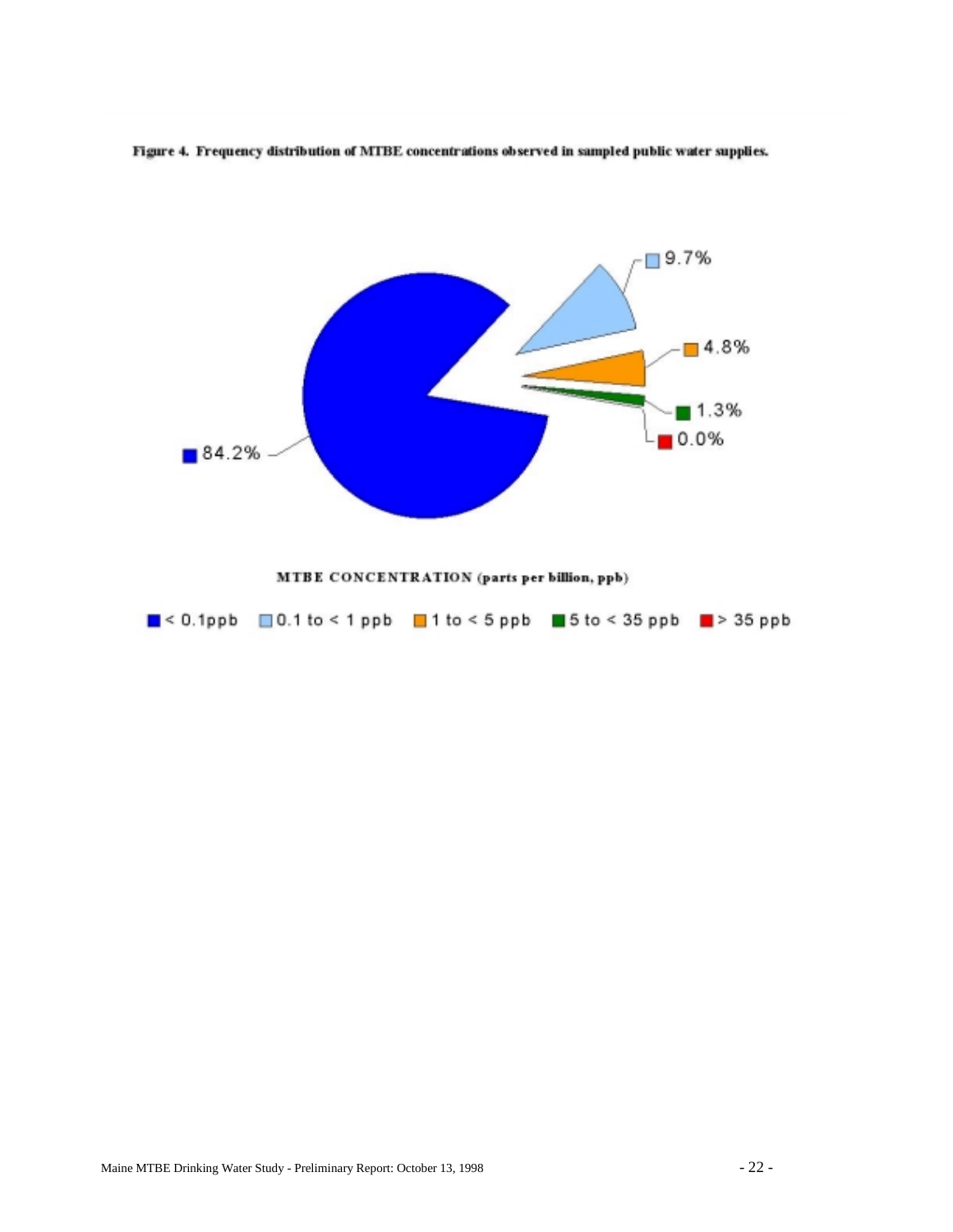